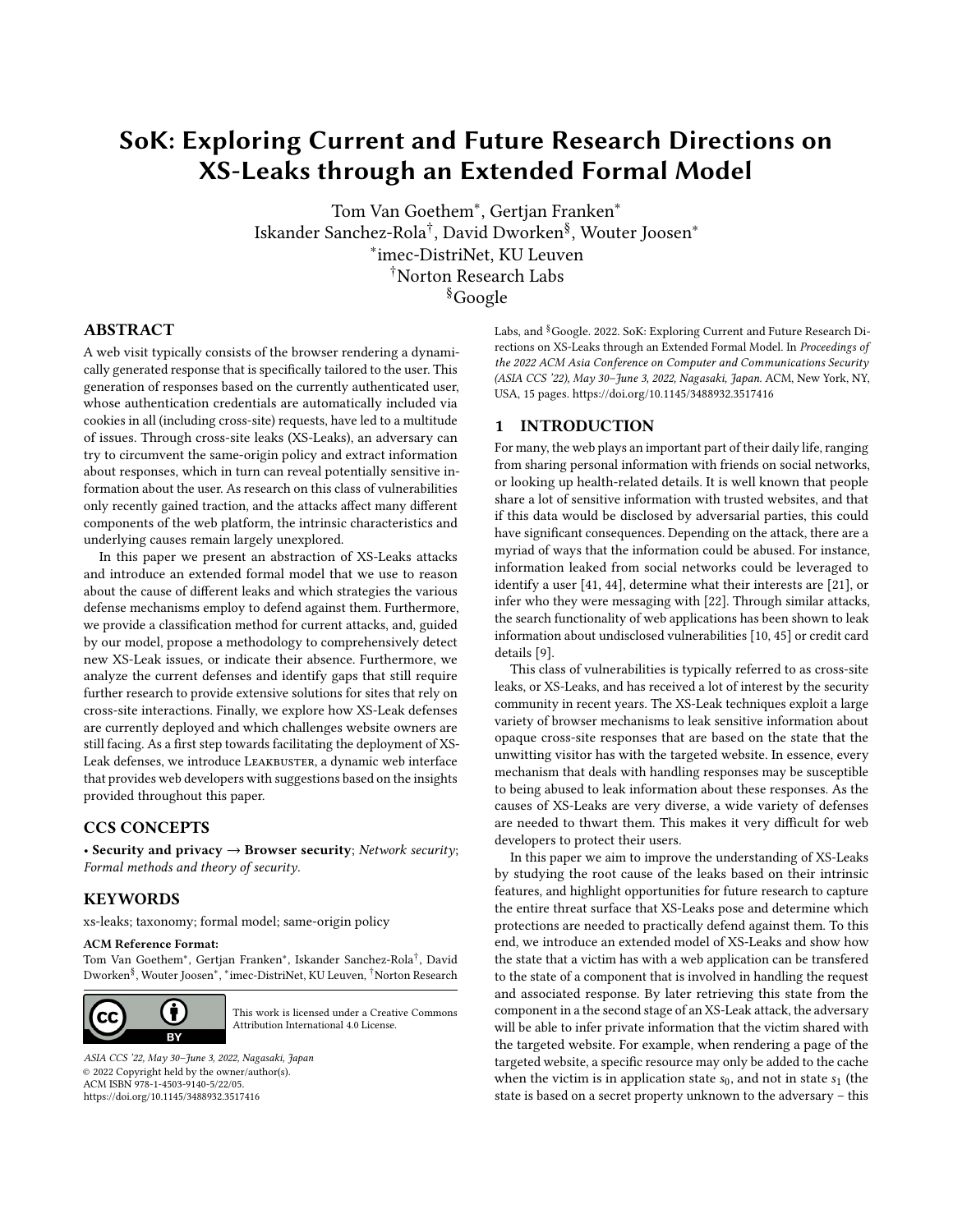could be logged-in or logged out, being connected with someone one a social network site, receiving at least one result for a search query, . . .). The attacker can then reveal whether the user is in state  $s_0$  or  $s_1$  by detecting whether or not the resource was cached by using a timing attack to extract this "detectable state-difference" from the HTTP cache.

Based on this formal model, we introduce a classification structure that can be used to uniquely identify different issues based on their intrinsic characteristics, i.e. the affected component, inclusion method and leak technique. We discuss how our new insights in the underlying causes of XS-Leaks can be used to identify new vulnerabilities and propose a methodology to this effect. Furthermore, we explore and analyze the different defenses that can be used to thwart a variety of XS-Leaks and find that these can be divided in three main strategies: preventing state-changes in components, isolation, and ensuring that responses are stateless. By categorizing these, we aim to improve the general understanding of these defenses and spark discussion about potentially novel protections, as some defenses may be too coarse-grained to be adopted. Finally, we analyze the adoption rate of XS-Leak defenses, introduce LEAKBUSTER $^1,$  $^1,$  $^1,$ a dynamic web interface that facilitates defense deployment, and report on a case-study where defenses were deployed at large scale.

In summary, we make the following contributions:

- We introduce a formal model for XS-Leaks, highlighting the underlying intricacies that cause the vulnerabilities, and capturing the different stages that occur during an attack.
- Based on this model, we propose a classification method that can be used to uniquely characterize XS-Leaks, and introduce a methodology that can be used to detect new vulnerabilities.
- As part of our analysis of the little-explored web server component, we identify two novel XS-Leak attacks.
- We analyze the general strategies that are employed by defenses and find that a combination of isolation and mechanisms that prevent illicit requests are necessary.
- We share the insights of a real-world case study where defenses were deployed at large scale, and use these to create LEAKBUSTER, a dynamic web interface that can be used by web developers to facilitate the deployment of defenses.

# 2 BACKGROUND: SAME-ORIGIN POLICY

When the web was originally envisioned, its main goal was to facilitate the sharing of public static information. It was not until later, after cookies were introduced to the web platform, and users could authenticate with websites, and share private information with them, that security became more important. However, as cookies were not designed with security in mind, and thus are attached to all requests of the domain they were set on, this gave rise to a new class of vulnerabilities. For example, in a CSRF attack, the attacker tricks their victim to send an authenticated request that performs an unconsented action on the target website, e.g. change the victim's password.

The automatic inclusion of cookies in requests did not only enable state-changing attacks, but is also at the base of attacks that aim to uncover information that a user shared with a particular

website. As this clearly has significant security and privacy consequences, the same-origin policy was devised [\[27\]](#page-11-4), This policy is a set of security principles that ensure that one origin cannot leak any information about resources from another origin, unless permission is explicitly granted via CORS headers. As a result, the concept of an origin (scheme, host, port) and site (scheme, eTLD+1) now is a security boundary, and information should be confined within this boundary. This includes the content of the response body, the header values as well as metadata, e.g. size of the response. Due to historical and practical reasons, some metadata is intended to be known, such as the dimensions of an image. However, it has been shown that other, potentially sensitive, information can be leaked across site boundaries through various side-channel attacks. These are referred to as XS-Leaks and are the main focus of this paper.

# <span id="page-1-1"></span>3 A DETAILED MODEL FOR XS-LEAKS

In this section we provide the description for our model on XS-Leaks, which will be referred to throughout the remainder of the paper. This model was created by thoroughly analzying the underlying commonalities of the previously-known XS-Leak vulnerabilities, which were obtained by a systematic literature review. Our model extends that of Knittel et al. [\[15\]](#page-11-5) and focuses on the intricacies that form the foundation of XS-Leak vulnerabilities. These novel constructs allow us to comprehensively classify current attacks, propose a methodology to detect new attacks, and formally evaluate different defense strategies.

#### 3.1 Running example

To better understand the practical aspects of XS-Leak attacks and to map these to our formal model, we first introduce a running example of a web application that is vulnerable to various XS-Leak attacks. This application provides a fairly straightforward search functionality, and the web page showing the search results is implemented as a Jinja template, as shown in Listing [1.](#page-2-0) The underlying application authenticates the user based on the cookies that are attached to the request, and performs a textual search on the user's private information based on a string provided in a GET parameter. For each result, the description is shown along with an icon that is loaded from a CDN. We assume that the application is secured against "typical" web security vulnerabilities, such as SQL injection and cross-site scripting. Interestingly, despite this fairly trivial functionality, there are multiple XS-Leak techniques that can be used to leak the user's private information. In fact, this example is based on real-world vulnerabilities that were discovered in a series of Google products [\[43\]](#page-12-3).

Listing [2](#page-2-1) shows the JavaScript code that an adversary could run on their site to determine whether any results were shown for a specific (attacker-supplied) keyword. The attack code first loads the resource in an iframe (although it could also open it in a separate window using window.open() or window.opener). It then waits for the document to load, and subsequently uses a timing attack to determine whether the icon was loaded from cache. As the icon is added to the cache only when there is at least one result, the cache entry would be indicative that at least one result was returned for the query. In order to check multiple queries, the attacker would

<span id="page-1-0"></span><sup>1</sup><https://distrinet.github.io/leakbuster/>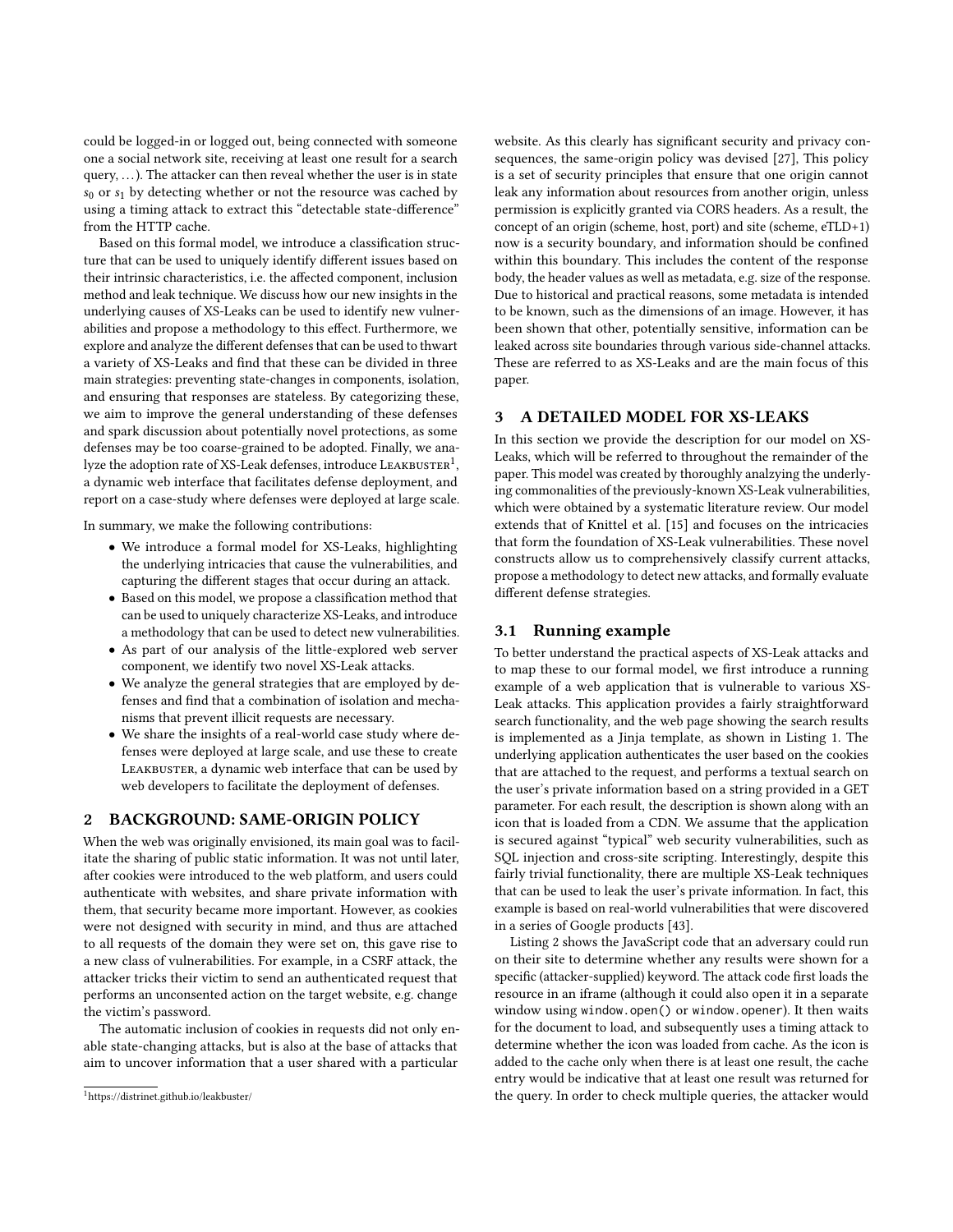```
1 <!DOCTYPE html>
 2 \timeshtml lang=" en " >
 3 <br/>body>
 4 <h2>Search results </h2>
   \lediv class = " r e sults" >
   \{ % for result in results % \}7 <img s r c = " / / cdn . com / r e s u l t −i c o n . png " >
   { {\} result . description { }9 {% endfor %}
10 \frac{\text{div}}{}11 < / body>
12 \leq / \text{html}
```
#### Listing 1: Example template of a search application.

```
1 const icon_url = 'https://cdn.com/result-icon.png
2 if rame . src = 'https : // service . com/? q=password
3 if rame . on load = (\bar{)} => {
     const start = performance.now();
     5 awa it f e t c h ( i c o n _ u r l ) ;
     const duration = performance.now() - start;
 if (duration < 5) // loaded resource from cache<br>8 console.log('Query had results');
     e l s e
10 console.log ("No results for query parameter");
11 }
```


need to reset the state of the cache, and thus use one of the known techniques [\[50\]](#page-12-4) to remove the icon from the cache. Note that as a result of the recent network isolation defenses, this specific attack is prevented, but it still allows us to clarify important points about XS-Leaks during the different sections of the paper.

The example application is also vulnerable to other XS-Leak attacks. For instance, detecting the size of the response leaks whether there were any, and possibly how many, results [\[4,](#page-11-6) [44,](#page-12-1) [46\]](#page-12-5). Furthermore, a new connection might need to be established to retrieve the icon image from the CDN, which also only happens if there is at least one result. This can be detected by leveraging the global limit on the connection pool [\[6\]](#page-11-7). In case the execution time of processing the request depends on how many results are generated, this may also create a timing side-channel that can be exploited [\[9,](#page-11-3) [45\]](#page-12-2).

# 3.2 Definition and threat model

For the XS-Leaks discussed in this paper, we consider a threat model where the victim lands on a web page that is (partially) controlled by an adversary. This could either be a malicious web page containing arbitrary code, a compromised web page, or a web page containing a malicious advertisement. Unless stated otherwise, we consider that no restrictions, e.g. through the sandbox attribute of an iframe, are imposed on the attacker's web page.

We define XS-Leaks attacks as follows: an attack where the adversary leverages various browser operations and observes their direct or indirect effects in order to infer information about crosssite resources that reflect the state that the user has with a targeted website<sup>[2](#page-2-2)</sup>. These cross-site resources are typically dynamically generated based on the identity of the victim, which is inferred from the included cookie, the requested endpoint, and (attacker-provided) query parameters. Although attacks that aim to determine which websites were previously visited by a user are closely related to XS-Leaks attacks, these are out of the scope, and are known as

history sniffing attacks or history leaks. These attacks on user privacy typically aim to infer the changes that are persisted in the browser by interactions that were made by the user. For example, the browser keeps track (locally) of which web pages a user visited, and applies a different style based on whether the URL was visited (which could be abused to leak previously visited pages [\[1,](#page-11-8) [16,](#page-11-9) [38\]](#page-12-8)). In contrast, XS-Leak attacks require any change that is persisted in the browser to be the result by an operation of the attacker, e.g., an attacker-triggered request made to the targeted server.

#### 3.3 Formal model

In this section we first present the base model, as was introduced by Knittel et al. [\[15\]](#page-11-5), and then extend this model to more extensively describe the underlying characteristics of XS-Leaks. Our model was constructed by thoroughly analyzing existing XS-Leak issues, and for each determining the actual cause and required operations. To obtain a list of existing XS-Leak attacks, we performed a systematic literature review in which we considered all papers that were published in the past five years at a well-known security conference (S&P, CCS, NDSS, USENIX Security, ACSAC, AsiaCCS), or an attack- or web-focused workshop (WOOT, W2SP, SecWeb). We included every paper that presented an attack where the threat model matches the one required for XS-Leaks, and where the attack could be used to leak information from cross-site resources. We further extended this set of attacks with those reported in blog posts, online articles, or in disclosed bug reports to major browser vendors. In total we consider 38 distinct XS-Leak attacks (including two that were discovered as a result of our research).

#### Base model:

- The URL resource of the web application that is being targeted by the attacker is defined as url
- This web application can be in two different states, depending on the user's authentication:  $S = \{s_0, s_1\}.$
- $\bullet$  Depending on the state S, the application will behave differently, e.g., by including an additional image; the differences in this behavior is defined as  $D = \{d_0, d_1\}.$
- A cross-site leak is then defined as the function  $xsl()$  that outputs a bit b'; more precisely:  $b' = xsl(sdr, i, t)$ , where  $i \in I$  represents the inclusion method that is used to trigger  $i \in I$  represents the inclusion method that is used to trigger the request to the state-dependent resource (e.g. including the resource in an iframe), and  $t \in T$  is the leak technique that is used to observe the difference cross-site (e.g. counting the number of frames in the rendered web page).
- Finally, the state-dependent resource that is being requested is defined as  $sdr \in SDR$ , where  $sdr_0 = (url, (s_0, d_0))$ .

Applying this to our running example, we get the following:

- $url = \frac{https://example.com/search?q=query}{}$
- s ∈ {no-search-results, at-least-one-result}
- $d \in \{no\text{-}icon\text{-}on\text{-}page, icon\text{-}on\text{-}page\}$
- $\bullet$  The inclusion method  $i$  is embedding the URL as an iframe
- $\bullet$  The leak technique  $t$  consists of performing a timing attack that aims to determine whether the inclusion of the web page lead to the icon being cached

Extended model: We extend the model of Knittel et al. by introducing the concept of components. These components are the abstract representation of all the different aspects that are interacted

<span id="page-2-2"></span><sup>2</sup>This definition is in line with that of prior work (XS-Leaks Wiki [\[40\]](#page-12-6) and COSI attacks [\[42\]](#page-12-7)), but makes it explicitly clear that the attacker aims to infer the state that the user has with the targeted website.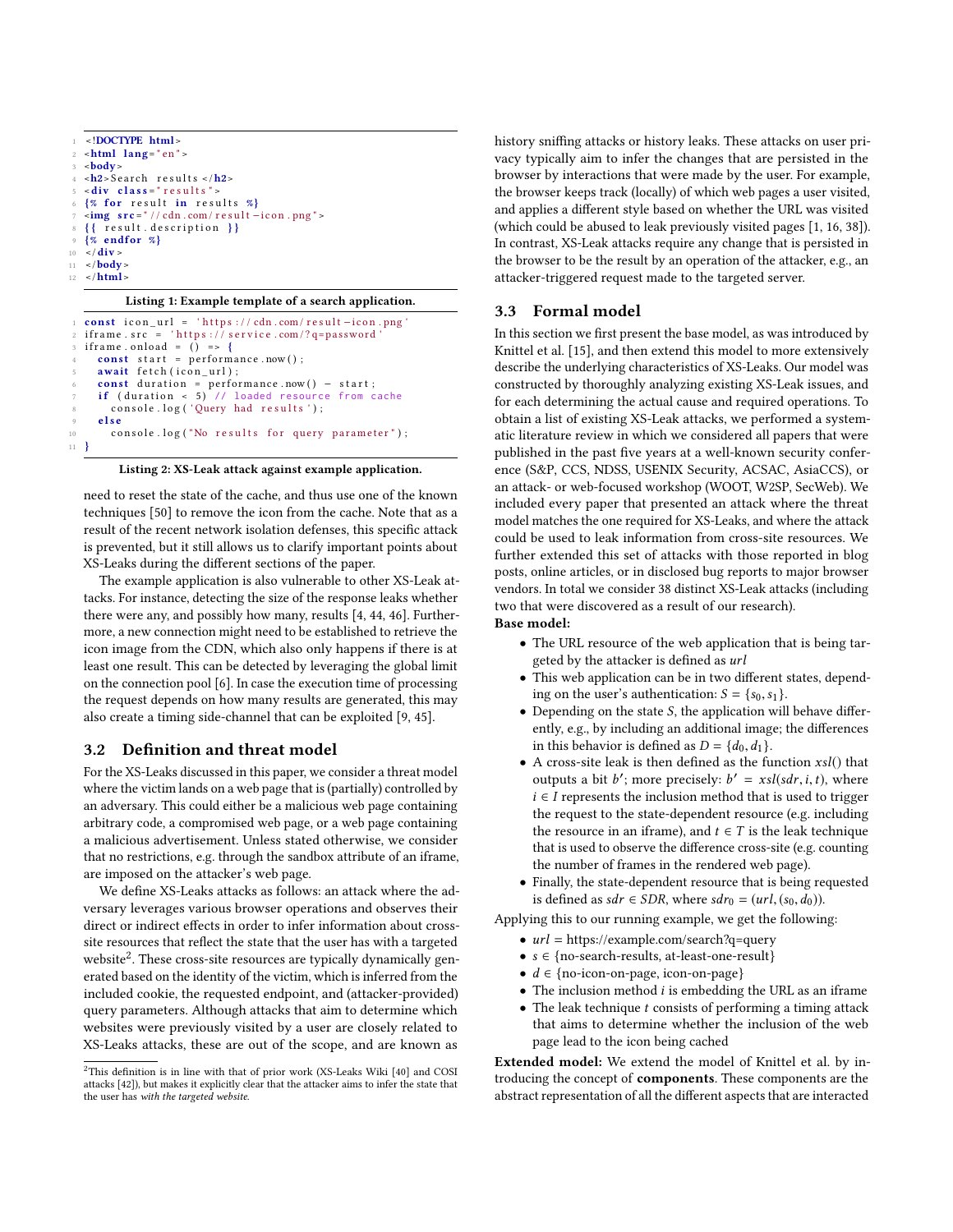with when a resource is requested, parsed or rendered. Examples of such components include the HTTP cache, the network connection pool (at the level of the browser), the different DOM properties of the attacker's page and that of the rendered resource, or various aspects of the operating system on the client side such as CPU caches. We also consider components located on the server, which may depend on the infrastructure and environment of the targeted server, but will typically include the network layer at the OS-level and the various aspects related to the execution of the web application's implementation. Based on the layer at which the components are located, we can group them together in seven component groups, five of which are located on the client side: attacker tab, victim frame, victim tab, browser, and client OS. The remaining two component groups are located on the server-side: environment (e.g. OS or serverless computing environment) and web server.

Each component consists of a 3-tuple, where the first element, c, represents the specific characteristics of the component. The latter two elements of the tuple,  $\sigma_{s_0}$  and  $\sigma_{s_1}$ , represent the **state**<br>that the component is in one for each state of S i.e. the two that the component is in, one for each state of  $S$ , i.e. the two different states that the application can be in based on the user's authentication. Initially, these two states are equal, but they may differ after the state-dependent resources have been included. For example, the state of the HTTP cache is initially empty, but after rendering the resource in state  $s_0$ , a resource will be added to the cache, whereas this would not happen in application state  $s<sub>1</sub>$ , thus resulting in different component states. We formally denote the set of components as follows:  $C = \{C_0, C_1, \ldots, C_n\}$ , where each individual component is defined as follows:  $\{c, \sigma_{s_0}, \sigma_{s_1}\} \in C_i$ . We<br>reference the state of the i<sup>th</sup> component  $C$ , for the first emplication reference the state of the *i*<sup>th</sup> component,  $C_i$ , for the first application<br>state  $S_2$ , as  $C_1$ ,  $\sigma$ state,  $s_0$ , as  $C_i \cdot \sigma_{s_0}$ .<br>Next, we introd

te, s<sub>0</sub>, as c<sub>*i.σs*<sub>0</sub>.<br>Next, we introduce the state-transfer and state-retrieval func-</sub> tions. The state-transfer function, st, will execute a specific inclusion technique i on the targeted state-dependent resource, and thus might bring the components in a different state. As such, the aim of this function is to transfer the web application state into the component state. We formalize this function as follows: st:  $(sdr, C, i) \rightarrow C'$ , where C' represents the same set of components but after inclusion of the sdr. This inclusion may cause the nents but after inclusion of the  $sdr$ . This inclusion may cause the initial state of a component to be altered, i.e. when  $C_i$ ,  $\sigma_{s_0} \neq C'_i$ ,  $\sigma_{s_0}$ <br>or  $C_i \sigma_{s_0} \neq C'_i \sigma_{s_0}$ . For each component that was involved in the or  $C_i$ ,  $\sigma_{s_1} \neq C'_i$ ,  $\sigma_{s_1}$ . For each component that was involved in the state-transfer, the state may have changed differently depending on the web application state (and thus depending which version of the resource was included). We can describe the differential **component state** in our model as  $\Sigma = C'_i \sigma_{s_0} \oplus C'_i \sigma_{s_1}$  (where  $\oplus$ <br>is the YOP operator). This differential component state reflects is the XOR operator). This differential component state reflects the difference in the final state of the component depending on whether the resource in application state  $s_0$  or in  $s_1$  was included. For simplicity, throughout the remainder of the text, we will refer to this differential component state as  $C'_i$ .  $\Sigma$ .<br>The state-retrieval function sr aims to

The state-retrieval function, sr, aims to subsequently extract the differentiating state-changes that were introduced by the statetransfer function. More precisely, given the set of components in their initial state and possibly-altered state,  $C$  and  $C'$ , this function<br>will return the set of state-changes that could be detected with the will return the set of state-changes that could be detected with the leak technique t. Formally, we represent this function as follows:  $sr: (t, C_n, C_n) \to L$ , where L represents the set of detectable (using

<span id="page-3-0"></span>

Figure 1: Visual representation of our XS-Leaks model.

leak technique t) state-differences (between  $C'_i$ ,  $\sigma_{s_0}$  and  $C'_i$ ,  $\sigma_{s_1}$ ). In our running example, the state-difference is that in one application state the resource will be cached, but not in the other application state. We can detect this state-difference by using a timing attack based on the response time.

The set of detectable state-differences, L, consists of two parts, where the first one, ∆, represents valuative differences, e.g. a difference in the number of frames. The latter part, Θ, represents differences in the time domain, where the resulting value of the leak technique is exactly the same in both states, but where the timing differs. Another example of this case, is where the processing time of a certain request takes longer depending on the state of the user. While the resulting response may be exactly the same, the time it takes for the response to be received by the victim's browser will differ. We formalize the set of differences in both domains as follows:  $L = {\Delta, \Theta} = {\hat{\sigma_0}, \delta_1, \ldots, \delta_n}, (\theta_0, \theta_1, \ldots, \theta_m)$ .

In the case of our running example, we now get the following:

- We first transfer the application state to one of the components by embedding the resource as an iframe:  $st(sdr, C, i)$ .
- In application state  $s_0$ , the state of one component, the HTTP cache, will be altered, while this does not occur in the case of  $s_1: C_i \text{.}\sigma_{s_0} \neq C'_i \text{.}\sigma_{s_0} \land C_i \text{.}\sigma_{s_1} = C'_i \text{.}\sigma_{s_1}$ . As a result, the differential component state is non-empty:  $C'_i \Sigma \neq \emptyset$ .<br>Using a timing attack as leak technique, we can now re
- Using a timing attack as leak technique, we can now retrieve the state from the component:  $sr(t, C_i, C'_i)$ .<br>This results in a single detectable state-different
- This results in a single detectable state-difference in the time domain:  $L = \{\{\}, \{\theta_0\}\}\$ , where  $\theta_0$  represents the timing difference when requesting a cached vs. non-cached resource.

A simplified visual representation of our model can be found in Figure [1,](#page-3-0) showing the seven component groups that each have their own state. Furthermore, when a state-dependent resource is included (black arrow), it can trigger state-changes in all the components that it passes through (as indicated by the red circles). Extracting the detectable state-differences is then performed by launching a leak technique in the state-retrieval function (indicated by the purple dotted line).

#### 3.4 Conditions for XS-Leaks

Using the extended formal model, we can now express the conditions that need to be met for an XS-Leak issue to exist. A first prerequisite is that the state of a component needs to be changed as the result of an inclusion method, i, in at least one of the two application states, s<sub>0</sub> and s<sub>1</sub>, expressed formally:  $(\exists C_i, i)(C_i, \sigma_{s_0} \neq C'_i \sigma_{s_0})$  where  $C' = st(\sigma dr, C_i, i)$  Eurthermore  $\hat{i}_i \cdot \sigma_{s_0} \vee C_i \cdot \sigma_{s_1} \neq C'_i \cdot \sigma_{s_1}$ , where  $C'_i = st(sdr, C_i, i)$ . Furthermore,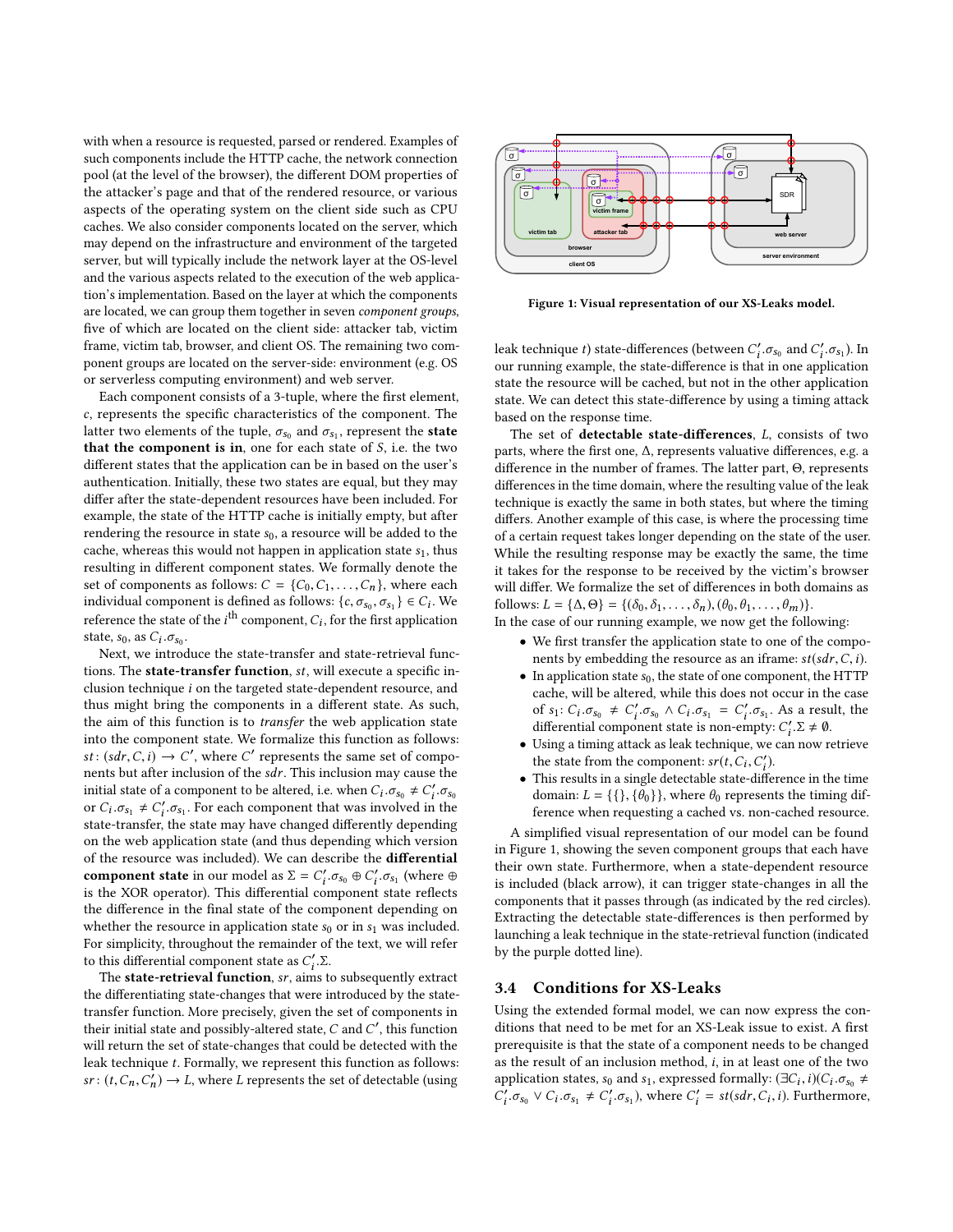the state-changes that occur in the component need to be different between the two web application states (which result in two different responses). Concretely, this means that the differential component state of at least one component needs to be non-empty:  $(\exists C_i, i)(C'_i \cdot \sigma_{s_0} \oplus C'_i \cdot \sigma_{s_1} \neq \emptyset)$ , or simplified:  $(\exists C_i, i)(C'_i \cdot \Sigma \neq \emptyset)$ .<br>The other prepanisites for a successful YS-Leaks attack is

The other prerequisites for a successful XS-Leaks attack is that it needs to be possible to extract this differential state from the component. This means that there needs to exist a leak technique, t, for which the state-retrieval function returns a non-empty set of detectable state-differences. Formally, we can express this as follows:  $(\exists C_i, i, t)$  [sr(t,  $C_i, C'_i \neq \emptyset$ ]. These detectable state-differences can<br>be either voluntive differences or differences in the time domain. be either valuative differences or differences in the time domain:  $L \neq \emptyset \Leftrightarrow \Delta \neq \emptyset \vee \Theta \neq \emptyset.$ 

Using this extended representation of the XS-Leaks model, we can better reason about the cause of the different attacks that are known to date (Section [4\)](#page-4-0), determine various methods to detect new attacks (Section [5\)](#page-6-0), analyze the different strategies used for defenses (Section [6\)](#page-7-0), and whether these are sufficient to provide a complete protection (Section [7\)](#page-8-0).

#### <span id="page-4-0"></span>4 XS-LEAK ATTACKS: CURRENT STATE

Although the term XS-Leaks is relatively new, the issues have been known for more than two decades, e.g. in 2000, Felten and Schneider described how the time to request a resource leaked information about its cache status. Prior work on categorizing XS-Leaks has mainly focused on enumerating the different known techniques and grouping them by the technique that is used [\[40\]](#page-12-6), or based on the differences in the resource that can be detected [\[15,](#page-11-5) [42\]](#page-12-7). In this section we introduce a new classification method that is based on our model and aims to capture the intrinsic properties of XS-Leaks; namely the component to which the web application state is transferred, the inclusion method that is used for this state-transfer, and the technique that is used to finally extract this state.

#### 4.1 Classification attributes

Based on our model of XS-Leaks we now propose a classification that can be used to uniquely distinguish different XS-Leak attacks. This classification allows us to capture which types of XS-Leaks have already been found, and can thus be used as a means to guide future research (which we explore in more detail in Section [5\)](#page-6-0). We determine several attributes that can be appointed to an XS-Leak, most of which originate directly from the model.

- Component group As described in our model (Section [3\)](#page-1-1), this attribute captures the group of components in which the relevant state-change occurs that eventually leads to the XS-Leak.
- Inclusion method This property reflects the inclusion method that is used to trigger the state-transfer. For reasons of clarity, we divided these in groups: iframe (where the attacker embeds the state-dependent resource in an iframe), other window (where the resource is rendered in a different tab, using window.open() or window.opener), and direct (using a DOM API, e.g. <img> or fetch(), to include the resource – here we also indicate whether a specific API or any API is used).
- State difference For this attribute we also summarized the possible values in three different groups: event fired (when an event

is fired that can be observed by the attacker), change of a property (when the value of a certain property within the component changes, e.g. a new entry being added to the cache), and consumption of a limited resource (when there is a resource in the component that can only be consumed a limited amount of times, e.g. the Cache API has a global quota).

- Leak technique The leak techniques extract the altered states from the components. These can be as straightforward as observing the time that an event occurs, or reading out the value of a certain property. Leak techniques may also be more complex, and may require probing. For instance, it is not possible to directly determine the cache status of a resource, but instead a timing attack needs to be used.
- Information in timing For certain XS-Leaks the state-change that occurs does not leak any sensitive information about the resource. Instead, the time that the state-change occurs is what leaks the information. With this attribute we indicate whether the XS-Leaks only has detectable differences in the time domain; formally:  $\Delta = \emptyset \wedge \Theta \neq \emptyset$ .
- Idempotency When after inclusion the state of certain components changes permanently and irreversibly, the XS-Leak is considered to be non-idempotent. For example, once a resource has been cached, it will remain cached until it becomes invalid. Consequently, the attack can only be executed once (unless there exists a technique to revert the state-changes). In other words, an XS-Leak is idempotent if there exists a method that can revert the statechanges made to the affected component:  $(\exists \rho)[\rho(C'_i, \sigma) = C_n, \sigma]$ .
- Differentiating aspect Finally, we capture the various aspect(s) of the state-dependent resource that are detectable. For brevity, we categorize these in four groups: headers, content, metadata (such as size of the response), and generation process.

# 4.2 Applying the classification

We now apply our classification to all the different XS-Leaks that we found in the systematic literature review. We group together attacks based on the core mechanism that is used to leak the information. For instance, Bortz and Boneh showed that the time to download a response relates to the size of that response [\[4\]](#page-11-6). Gelernter and Herzberg introduce an amplification attack where the difference in response size grows extensively [\[9,](#page-11-3) §3.1], making the attack significantly more accurate, but still uses the original mechanism to leak the information. Similarly, in another attack introduced by the researchers, the execution time on the server is amplified [\[9,](#page-11-3) §4], which is similar to what Van Goethem et al. measure in their timeless timing attacks [\[45\]](#page-12-2).

The classification of known XS-Leak attacks is shown in Table [1,](#page-5-0) and a brief summary of each attack is provided in the Appendix, Section [A.](#page-12-9) Based on these results, we can make several observations. We find that there is a lot of diversity in the attacks: each component group is responsible for at least one attack. Furthermore, the majority of the leaks are caused by state-changes in the attacker page. We believe the reason for this is twofold. First, most mechanisms that can be used to include remote cross-site resources originate from the attacker page, and any resource-dependent parsing or processing is likely to introduce a leak. Secondly, the state-changes that occur in the attacker page are mostly directly observable and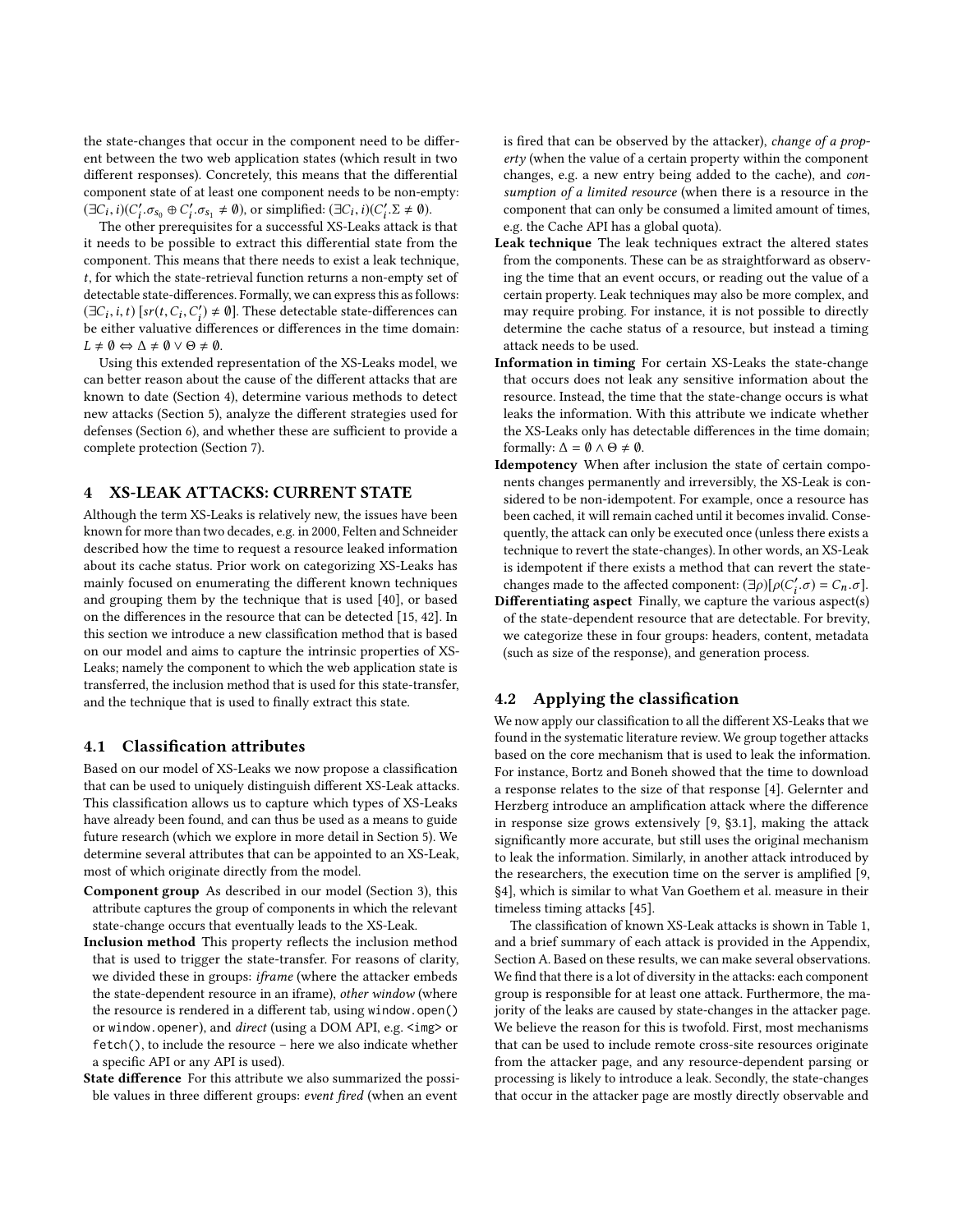<span id="page-5-0"></span>

| Attack                                                                                                                                  | Component group<br>$C_1, \ldots, C_l$ | Inclusion method             | State difference<br>$(L = {\Delta, \Theta})$ | Leak technique          | Information<br>in timing? | Idempotent? | Differentiating aspect<br>ê | Reference(s)                                                                                                                                                                                                                                                                                                                                                                                                                                                                                                                                                                                                                            |
|-----------------------------------------------------------------------------------------------------------------------------------------|---------------------------------------|------------------------------|----------------------------------------------|-------------------------|---------------------------|-------------|-----------------------------|-----------------------------------------------------------------------------------------------------------------------------------------------------------------------------------------------------------------------------------------------------------------------------------------------------------------------------------------------------------------------------------------------------------------------------------------------------------------------------------------------------------------------------------------------------------------------------------------------------------------------------------------|
| (in)valid script/image/                                                                                                                 | attacker page                         | direct: specfic API          | event fired                                  | observation of an event | $\circ$                   |             | content / headers           | [53], [41]                                                                                                                                                                                                                                                                                                                                                                                                                                                                                                                                                                                                                              |
| client redirect (load event)                                                                                                            | attacker page                         | iframe                       | event fired                                  | observation of an event | $\circ$                   |             | content                     | $[56]$                                                                                                                                                                                                                                                                                                                                                                                                                                                                                                                                                                                                                                  |
| server redirect (max redirect count)                                                                                                    | attacker page                         | direct: any API              | consumption of limited resource              | observation of an event | $\circ$                   |             | headers                     | $[11]$ , $[29]$                                                                                                                                                                                                                                                                                                                                                                                                                                                                                                                                                                                                                         |
| server redirect (CSP violation)                                                                                                         | attacker page                         | direct: any API              | event fired                                  | observation of an event | $\circ$                   |             | headers                     | $[56]$                                                                                                                                                                                                                                                                                                                                                                                                                                                                                                                                                                                                                                  |
| server redirect/status (AppCache)                                                                                                       | attacker page                         | direct: any API              | event fired                                  | observation of an event | $\circ$                   |             | headers                     | [19], [11]                                                                                                                                                                                                                                                                                                                                                                                                                                                                                                                                                                                                                              |
| server redirect (Fetch manual)                                                                                                          | attacker page                         | direct: specfic API          | event fired                                  | observation of an event | $\bigcirc$                |             | headers                     | $\Xi$                                                                                                                                                                                                                                                                                                                                                                                                                                                                                                                                                                                                                                   |
| element id focus                                                                                                                        | attacker page                         | $_{\rm frame}$               | event fired                                  | observation of an event | $\circ$                   |             | content                     | $[55]$                                                                                                                                                                                                                                                                                                                                                                                                                                                                                                                                                                                                                                  |
| overly broad postMessage                                                                                                                | attacker page                         | iframe / other window        | event fired                                  | observation of an event | $\circ$                   |             | content                     | $[57] \label{eq:57}$                                                                                                                                                                                                                                                                                                                                                                                                                                                                                                                                                                                                                    |
| detect CORB'ed JSON responses                                                                                                           | attacker page                         | direct: specfic API          | event fired                                  | observation of an event | $\circ$                   |             | headers / content           | $\boxed{2}$                                                                                                                                                                                                                                                                                                                                                                                                                                                                                                                                                                                                                             |
| detect CORP header                                                                                                                      | attacker page                         | direct: any API              | event fired                                  | observation of an event | $\bigcirc$                |             | headers                     | $\begin{bmatrix} 51 \end{bmatrix}$                                                                                                                                                                                                                                                                                                                                                                                                                                                                                                                                                                                                      |
| detect COOP header                                                                                                                      | attacker page                         | other window                 | change of a property                         | reading a property      | $\circlearrowright$       |             | headers                     | $[52]$                                                                                                                                                                                                                                                                                                                                                                                                                                                                                                                                                                                                                                  |
| detect XFO ( <object>)</object>                                                                                                         | attacker page                         | direct: specfic API          | event fired                                  | observation of an event | $\bigcirc$                |             | headers                     | $[42]$                                                                                                                                                                                                                                                                                                                                                                                                                                                                                                                                                                                                                                  |
| detect XFO (Resource Timing)                                                                                                            | attacker page                         | direct: any API              | change of a property                         | reading a property      | $\circ$                   |             | headers                     | $[59]$                                                                                                                                                                                                                                                                                                                                                                                                                                                                                                                                                                                                                                  |
| response size estimate (parsing)                                                                                                        | attacker page                         | direct: specfic API          | event fired                                  | observation of an event |                           |             | metadata                    | $[44]$                                                                                                                                                                                                                                                                                                                                                                                                                                                                                                                                                                                                                                  |
| response size estimate (Cache API)                                                                                                      | attacker page                         | direct: specfic API          | event fired                                  | observation of an event |                           |             | metadata                    | $[44]$                                                                                                                                                                                                                                                                                                                                                                                                                                                                                                                                                                                                                                  |
| response size (Quota API)                                                                                                               | attacker page                         | direct: specfic API          | change of a property                         | reading a property      | $\bigcirc$                |             | metadata                    | $[46, $3.4.1]$ , $[14]$                                                                                                                                                                                                                                                                                                                                                                                                                                                                                                                                                                                                                 |
| response size (global quota eviction)                                                                                                   | attacker page                         | direct: specfic API          | consumption of limited resource              | probing a property      | $\circ$                   |             | metadata                    | [46, \$3.4.2]                                                                                                                                                                                                                                                                                                                                                                                                                                                                                                                                                                                                                           |
| cross-site pixel stealing                                                                                                               | attacker page                         | $_{\rm{frame}}$              | event fired                                  | observation of an event |                           |             | content                     | $\left[ 1 \right]$ , $\left[ 16 \right]$                                                                                                                                                                                                                                                                                                                                                                                                                                                                                                                                                                                                |
| Performance API entries                                                                                                                 | attacker page                         | direct: any API              | change of a property                         | reading a property      | $\circ$                   |             | headers/content             | $[15]$                                                                                                                                                                                                                                                                                                                                                                                                                                                                                                                                                                                                                                  |
| CORS error leaks redirect URL                                                                                                           | attacker page                         | direct: specfic API          | change of a property                         | reading a property      | $\circ$                   |             | headers                     | $[15] \centering% \includegraphics[width=0.3\textwidth]{images/TrDiS-Architecture.png} \caption{The 3D (top) and the 4D (bottom) of the 3D (bottom) and the 4D (bottom) of the 3D (bottom) and the 4D (bottom) of the 3D (bottom). The 3D (bottom) and the 3D (bottom) of the 3D (bottom).} \label{fig:TrDiS-Architecture}$                                                                                                                                                                                                                                                                                                             |
| SRI leaks response size                                                                                                                 | attacker page                         | iframe / other window        | consumption of limited resource              | probing a property      | $\circ$                   |             | content                     | $[15] \centering% \includegraphics[width=1\textwidth]{images/TransY.pdf} \caption{The first two different values of the data set. The first two different values of the data set. The first two different values of the data set. The first two different values of the data set. The second two different values of the data set. The second two different values of the data set. The second two different values of the data set.} \label{fig:class}$                                                                                                                                                                                |
| appearance of download bar                                                                                                              | browser                               | other window                 | change of a property                         | reading a property      | $\circ$                   | Ö           | headers                     | $[56]$                                                                                                                                                                                                                                                                                                                                                                                                                                                                                                                                                                                                                                  |
| cache probing                                                                                                                           | browser                               | iframe / other window        | change of a property                         | probing a property      | $\circ$                   | ď           | content                     | [50, [7]                                                                                                                                                                                                                                                                                                                                                                                                                                                                                                                                                                                                                                |
| Loophole (event loop timing)                                                                                                            | browser                               | iframe / other window        | consumption of limited resource              | probing a property      |                           |             | content                     | $[47] \label{eq:47}$                                                                                                                                                                                                                                                                                                                                                                                                                                                                                                                                                                                                                    |
| Safari ITP leaks                                                                                                                        | browser                               | other window                 | change of a property                         | probing a property      | $\circ$                   |             | content                     | $[12] \label{eq:12}$                                                                                                                                                                                                                                                                                                                                                                                                                                                                                                                                                                                                                    |
| detecting connections (pool limit)                                                                                                      | browser                               | iframe / other window        | consumption of limited resource              | probing a property      | $\circ$                   |             | conten                      | $\boxed{6}$                                                                                                                                                                                                                                                                                                                                                                                                                                                                                                                                                                                                                             |
| WebSocket global limit                                                                                                                  | browser                               | iframe / other window        | consumption of limited resource              | probing a property      | $\circ$                   |             | content                     | $[15] \label{eq:4}$                                                                                                                                                                                                                                                                                                                                                                                                                                                                                                                                                                                                                     |
| Payment API global limit                                                                                                                | browser                               | iframe / other window        | consumption of limited resource              | probing a property      | $\circ$                   |             | content                     | $[15]$                                                                                                                                                                                                                                                                                                                                                                                                                                                                                                                                                                                                                                  |
| CPU cache attacks                                                                                                                       | client-side OS                        | iframe / other window        | change of a property                         | probing a property      |                           |             | content                     | $[28]$ , $[37]$ , $[36]$                                                                                                                                                                                                                                                                                                                                                                                                                                                                                                                                                                                                                |
| response timing (size)                                                                                                                  | server environment                    | direct: any API              | event fired                                  | observation of an event | $\bullet$                 |             | metadata                    | $[4]$ , $[9, $3.1]$                                                                                                                                                                                                                                                                                                                                                                                                                                                                                                                                                                                                                     |
| frame counting                                                                                                                          | victim iframe / victim window         | iframe $\slash$ other window | change of a property                         | reading a property      | $\bigcirc$                |             | content                     | $[54]$                                                                                                                                                                                                                                                                                                                                                                                                                                                                                                                                                                                                                                  |
| no navigation due to download                                                                                                           | victim iframe / victim window         | iframe / other window        | change of a property                         | reading a property      | $\circ$                   |             | headers                     | $[56] \centering% \includegraphics[width=0.8\columnwidth]{figures/fig_0_2.pdf} \includegraphics[width=0.8\columnwidth]{figures/fig_0_2.pdf} \includegraphics[width=0.8\columnwidth]{figures/fig_0_2.pdf} \includegraphics[width=0.8\columnwidth]{figures/fig_0_2.pdf} \includegraphics[width=0.8\columnwidth]{figures/fig_0_2.pdf} \includegraphics[width=0.8\columnwidth]{figures/fig_0_2.pdf} \includegraphics[width=0.8\columnwidth]{figures/fig_0_2.pdf} \includegraphics[width=0.8\columnwidth]{figures/fig_0_2.pdf} \includegraphics[width=0.8\columnwidth]{figures/fig_0_2.pdf} \includegraphics[width=0.8\columnwidth]{figures$ |
| window.name leak                                                                                                                        | victim iframe / victim window         | iframe / other window        | change of a property                         | reading a property      | $\circ$                   |             | content                     | $[49]$                                                                                                                                                                                                                                                                                                                                                                                                                                                                                                                                                                                                                                  |
| client redirect (History API)                                                                                                           | victim window                         | other window                 | change of a property                         | reading a property      | $\circ$                   |             | content                     | $[56]$                                                                                                                                                                                                                                                                                                                                                                                                                                                                                                                                                                                                                                  |
| response timing (execution time)                                                                                                        | web server                            | direct: any API              | event fired                                  | observation of an event |                           |             | generation process          | [9, §4], [45], [32]                                                                                                                                                                                                                                                                                                                                                                                                                                                                                                                                                                                                                     |
| XSSI                                                                                                                                    | web server                            | direct: specfic API          | change of a property                         | reading a property      | $\circ$                   |             | conten                      | $[20]$                                                                                                                                                                                                                                                                                                                                                                                                                                                                                                                                                                                                                                  |
| request count: rate limit                                                                                                               | web server                            | iframe / other window        | consumption of limited resource              | probing a property      | $\circ$                   |             | conten                      | Section 5.1.1                                                                                                                                                                                                                                                                                                                                                                                                                                                                                                                                                                                                                           |
| request count: max requests per connection                                                                                              | web server                            | direct: specfic API          | event fired                                  | reading a property      | $\circ$                   |             | content                     | Section 5.1.1                                                                                                                                                                                                                                                                                                                                                                                                                                                                                                                                                                                                                           |
| Although the default technique is non-idempotent, there exists at least one technique that enables idempotent execution of this XS-Leak |                                       |                              |                                              |                         |                           |             |                             |                                                                                                                                                                                                                                                                                                                                                                                                                                                                                                                                                                                                                                         |

Table 1: Classification of known XS-Leak attacks Table 1: Classification of known XS-Leak attacks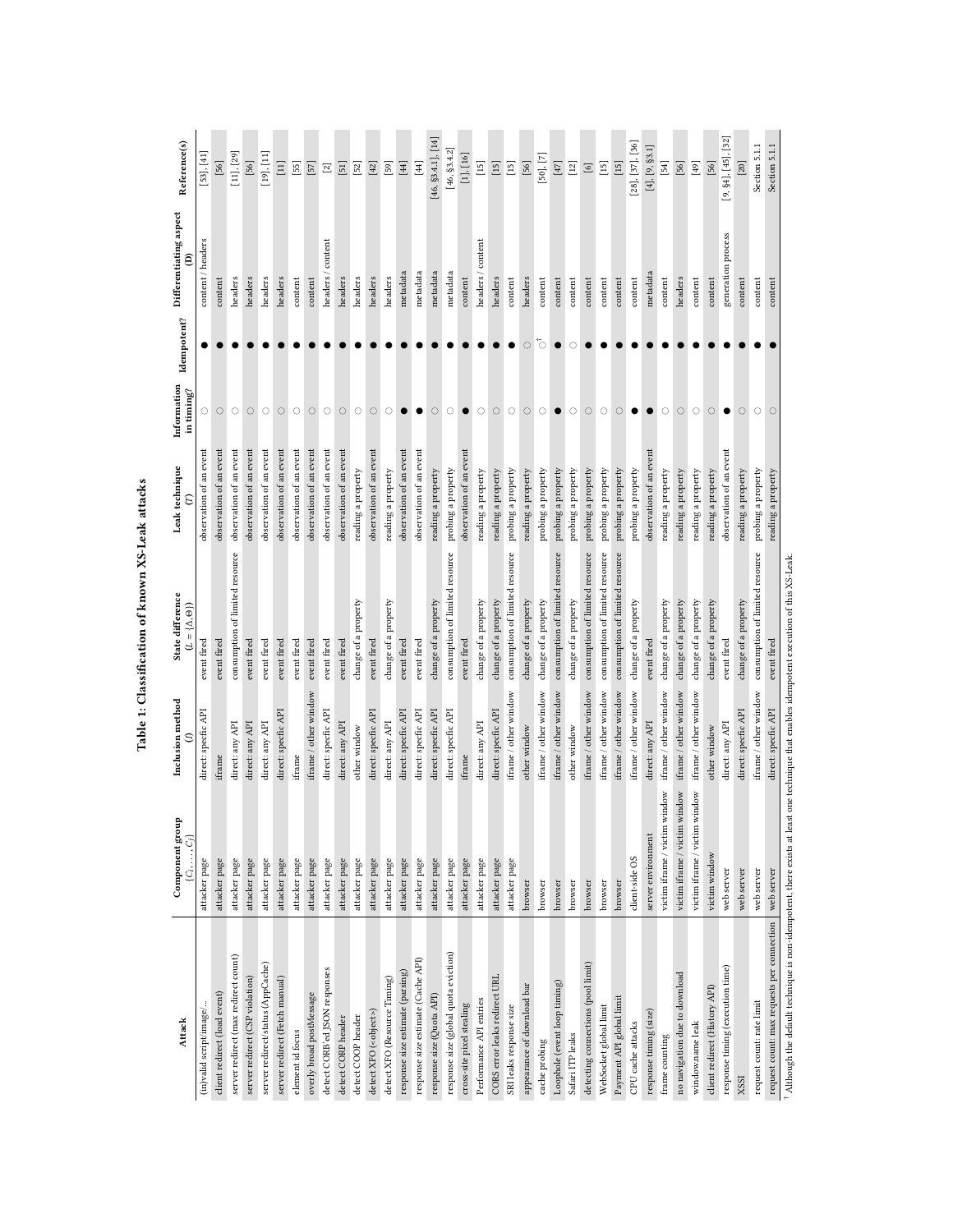thus easier to detect, and in several cases even described in the specification. On the other hand, it is not directly clear that creating a new connection will consume a limited resource (the connection pool), which only has an observable side-effect after actively probing for the state-change.

Another interesting observation is that the mechanisms aimed at defending against XS-Leaks can also be the source of a leak themselves. For instance, if the CORP header is only enabled based on the state of the user, an attacker could leverage this to leak information. Hence, it is important for web developers to consistently apply the defenses, and ensure features are not enabled conditionally.

# <span id="page-6-0"></span>5 XS-LEAK ATTACKS: FUTURE RESEARCH

To date, most XS-Leaks that have been discovered and reported are isolated issues that result from evaluating a particular API. Consequently, this does not provide any information about the possible number of XS-Leaks that currently remain undetected. We believe that systematic analyses are paramount for future research to discover previously unknown XS-Leaks, or to prove the absence of XS-Leaks in certain components. To guide this systematic analysis, the concept of components, whose state can change as the result of an inclusion, is instrumental. We believe that two aspects are needed to further map out the attack landscape on XS-Leaks, namely carefully listing all the possible components involved in the inclusion process, and for each component detecting whether the application state is transferred into the component state. Next, we explore these two aspects in more detail.

#### 5.1 Enumerating components

In our classification we considered seven different component groups, both on the side of the client as well as on side of the server. However, each of these component groups can have numerous sub-components, which each may have their own state. As such, by mapping out all the different components in the smallest fragment possible, researchers can determine which aspects could possibly lead to XS-Leaks. More concretely, any interaction that is made with a state-dependent resource, regardless of whether this is persistent (e.g. adding it to the cache) or ephemeral (e.g. verifying the content type), could possibly trigger a change in the state of the component. Any such state-change could then result in an XS-Leak, provided there exists at least one leak technique that can infer this state-change. It is important to note however that not every state-change will lead to an XS-Leak, as it might not be feasible to retrieve the state from certain components.

<span id="page-6-1"></span>Systematically enumerating all components is an arduous task as it involves operations that occur at various levels, each of which can be extremely complex or not well documented. As such, we believe that an iterative process guided by information that is already available (e.g. web specifications) would be most practical. More precisely, researchers could for each component group determine all the different operations that occur on the resource, and then for each operation determine which components are involved, in an increasingly fine-grained manner. As the list of components can be considered cumulative, any research that further refines the components would contribute to mapping out the threat surface.

5.1.1 Novel attacks on determining triggered requests. As part of our research, we partially analyzed the various sub-components of the little-explored server environment component group, resulting in two novel attacks that can leak the number of requests that were initiated by the user, e.g. as the result of rendering a statedependent resource. Both attacks leverage a limit that is imposed on requests ( $\Delta = \{consumption_of\_limited\_resource\}$ ), which can be extracted by a probing leak technique. The first attack abuses the fact that web servers limit the number of requests that can be made over a single connection. For some of the most popular web servers, this limit is set by default to 100 (Apache, via the MaxKeepAliveRequests directive, and older nginx versions) or 1,000 (newer nginx versions, via the keepalive\_requests directive). Once this limit is reached, the web server will close the connection. In an attack, the adversary could first trigger the rendering of the statedependent resource (e.g. by loading it in an iframe), which would initiate either *n* or  $n - 1$  requests, depending on the state of the user. Subsequently, the attacker sends  $100 - n$  requests and then determines whether the next request would require opening a new connection (e.g. based on a timing side-channel). From this, the attacker can infer whether  $n$  or  $n - 1$  requests were made and thus reveal the user's state.

The second attack follows the same principle, but instead leverages the limit imposed by rate-limiting systems that aim to protect the website. Once the predefined maximum number of requests within the allotted time window has been reached, the web server will most likely generate a different response. This could include closing the connection, or returning an error message. This could in turn be probed by the attacker. The main difference between the two attacks is that the second one is URL-specific, whereas the first one only reveals information about the total number of requests sent to a specific origin. Furthermore, browsers with a keyed connection pool can defend against the first attack (under the condition that the embedding frame is part of the key), whereas the rate-limit is most likely to be IP-based. Consequently, a keyed connection pool would not deter this attack.

#### 5.2 Detecting component state-changes

An important prerequisite for the existence of an XS-Leak, is that after inclusion of the state-dependent resource, the state is transferred to the component. As such, only components that experience a state-change can be the source of XS-Leaks. In order to detect this, we propose the following three-pronged approach, which is agnostic of the component, or component group, that is being evaluated. First, a web server should be set up that serves resources that each have a different differentiating aspect  $(d \in D)$ , compared to a baseline resource. This is needed because a component may only trigger a state-change when the differentiating aspect is present.

Secondly, a state-monitoring system can be set up that tracks the state of the investigated components. How this can be achieved largely depends on the component group that is analyzed. For instance, for components that relate to the DOM, all the different property values, and APIs could be enumerated, capturing a snapshot of the state of the DOM. On the other hand, the state of other component groups such as the browser or client OS might be less accessible, and would thus require additional effort to evaluate.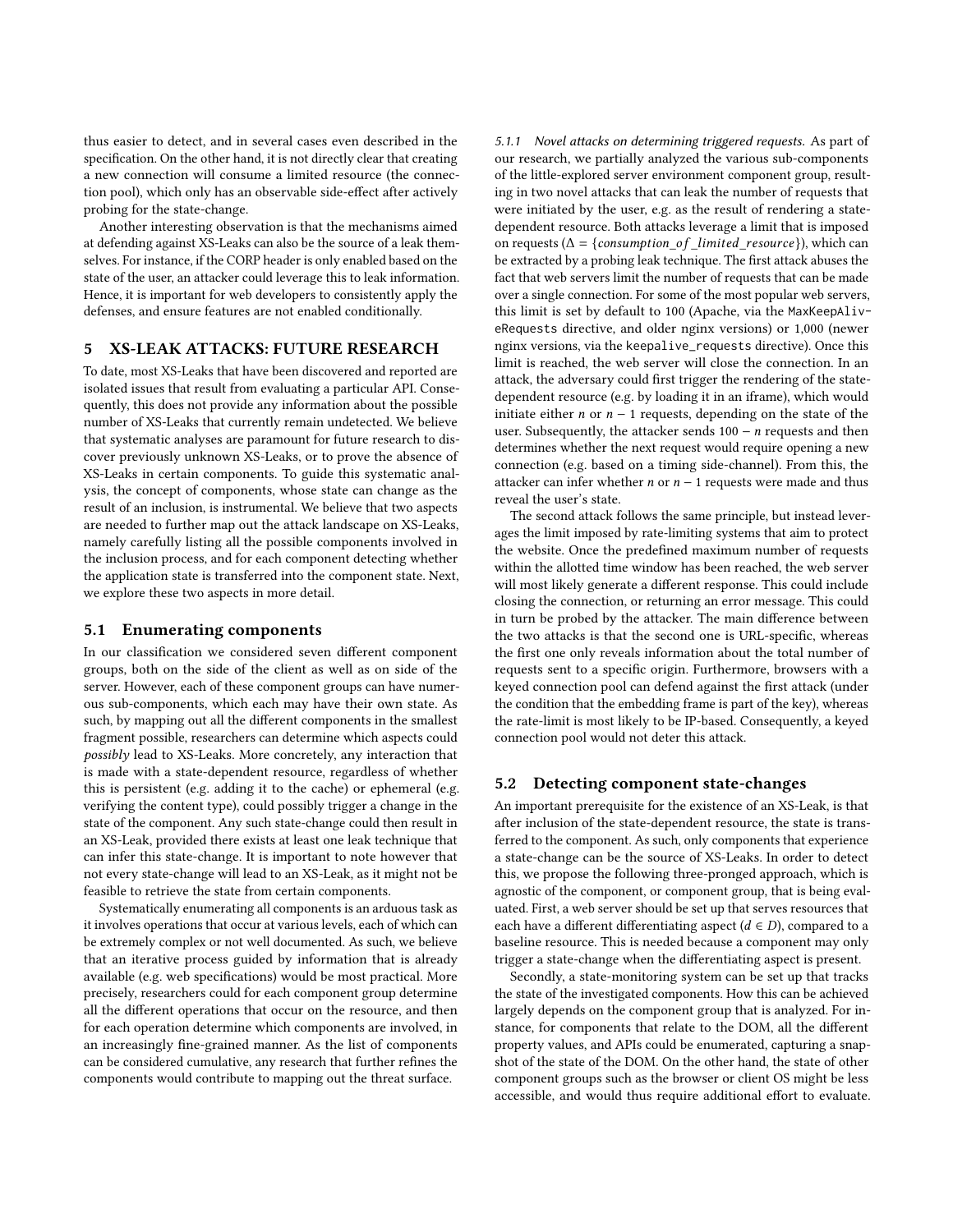For example, this might require monitoring the value of certain variables in the browser or the kernel, or determining whether certain resources such as the disk are accessed. The monitoring of variables would cover the cases whether the state difference is the consumption of a limited resource, or the change of a property. However, a state-change may also initiate side-effects, such as firing an event, and to capture these, the execution path should also be monitored as any (consistent) difference in execution could result in an observable side-effect.

Finally, using the exhaustive list of inclusion methods  $(i \in I)$ , each resource, pairwise with the baseline without the differentiating aspect, can be included. By comparing the state of the analyzed component before and after the inclusion, and monitoring the execution trace, it now becomes possible to evaluate whether the differentiating aspect triggers a different state-change in the component. Through this method, every possible state-change will be captured, and, as a result, it is possible to determine whether the component could potentially be the source of an XS-Leak. Once a differentiating state-change has been detected, it is still required to determine whether there is any leak technique that can reveal this state-change, which can be highly specific to the associated component and the type of the state-change. Hence, we believe that this last step cannot be automated.

# <span id="page-7-0"></span>6 XS-LEAKS DEFENSES: CURRENT STATE

In recent years, several new defenses against XS-Leak attacks have been introduced to the web platform. In general, all defenses follow one of the three different strategies: preventing state-changes, isolating components, or ensuring that requests and responses are stateless. In this section we provide a brief overview of each strategy and the defenses that follow them.

#### 6.1 Preventing state-changes

As we have shown through our model, XS-Leaks can exist when the state of a resource is transfered to the state of a component, in particular when the components is brought in a different state depending on the response that is returned. By preventing any statechanges from occurring in certain components, the XS-Leaks that they introduce will be mitigated. If we consider  $D$  as the model where the defense has been applied, and  $\mathcal U$  as the unprotected model, we can formally describe the strategy as follows:

$$
\mathcal{U}: (\forall x \in [i, j], j > i)(C'_x \cdot \sigma_{s_0} \cup C'_x \cdot \sigma_{s_1} \neq \emptyset \land C'_x \cdot \Sigma \neq \emptyset)
$$

 $\mathcal{D}: (\forall x \in [i, j])(C'_x \cdot \sigma_{s_0} = C_x \cdot \sigma_{s_0} \land C'_x \cdot \sigma_{s_1} = C_x \cdot \sigma_{s_1} \land C'_x \cdot \Sigma = \emptyset)$ More precisely, without the defense applied, there is at least one component,  $C_x$ , that after inclusion  $\overline{C_x'} = st(sdr, C_x, i)$  has an altered component state in at least one of the two application states altered component state in at least one of the two application states, and the resulting component state is different depending on the application state, i.e. the differential component state is non-empty. When the defense is in place, there are no state-changes that occur in the component, and therefore the differential component state will also be empty.

In practice there are two defenses that follow this strategy: framing protection and response blocking. Concretely, framing protection can be enabled by setting the X-Frame-Options header or by

using the frame-ancestors directive of CSP. When the browser encounters any of these two policies that indicate the resource should not be embedded in an iframe, it will stop loading the resource and prevent if from rendering. Consequently, any state-change that would occur by rendering the resource, will now be prevented. In our running example, the icon image will no longer be added to the HTTP cache when a framing protection has been set on the page, and thus no state-change occurs. In general, this defense will block all XS-Leaks that rely on iframes as the inclusion method.

Defense: framing protection XS-Leaks thwarted:  $i = \{if \text{frame}\} \wedge (C_{i..i}) = \{victim\_frame\} \vee d = \{content\})$ 

In order to prevent cross-site responses from being accessible in the same renderer process, some browsers will block the loading of "sensitive" resources through the Cross-Origin Read Blocking (CORB) mechanism. This defense, originally intended to thwart Spectre attacks, will stop loading a response when it detects that its content type is potentially sensitive (i.e. JSON, HTML and XML). Alternatively, a website could also directly indicate that a certain resource is not intended to be included in a cross-site context by setting the Cross-Origin-Resource-Policy (CORP) header [\[26\]](#page-11-20). By blocking the further loading of such a response, no state-changes will occur after the check. Because this check occurs after the headers have been parsed, it is still possible that the parsing of the headers can cause certain state-changes. Furthermore, the check occurs in the browser component group, and only when it is included directly from an attack tab. As a result, state-changes may have still occurred in the component groups that were involved in the inclusion before this check was performed (client OS, browser, server environment and web server).

Defense: response blocking XS-Leaks thwarted:  $d \neq$  {headers} ∧  $C_{i..j}$  = {attacker\_page} ∧ i = {direct}

# 6.2 Isolation defenses

A second strategy to defend against XS-Leaks is to allow the statechanges to occur in the components, but prevent the attacker's page from accessing them by means of isolation. Concretely, in the defended case there is no longer a leak technique that can be used to extract the state from the component:

$$
\mathcal{U}: (\forall x \in [i, j], \exists t \in T)[C'_x . \Sigma \neq \emptyset \land sr(t, C_x, C'_x) \neq \emptyset]
$$
  

$$
\mathcal{D}: (\forall x \in [i, j], \forall t \in T)[C'_x . \Sigma \neq \emptyset \land sr(t, C_x, C'_x) = \emptyset]
$$
  
To date, there are three defenses that follow this strategy: network

isolation, cross-origin opener policy, and site isolation. The network isolation defenses partition certain aspects of the browser such as the HTTP cache and various network-level properties, e.g. the connection pool (a complete list can be found in the Chromium explainer document [\[23\]](#page-11-21)), according to the top-level document from which the resource was requested. Chromium-based browsers additionally add the embedding frame as part of the isolation key. On Safari, only the HTTP Cache has been partitioned [\[48\]](#page-12-22), while other network properties remain shared among different tabs. In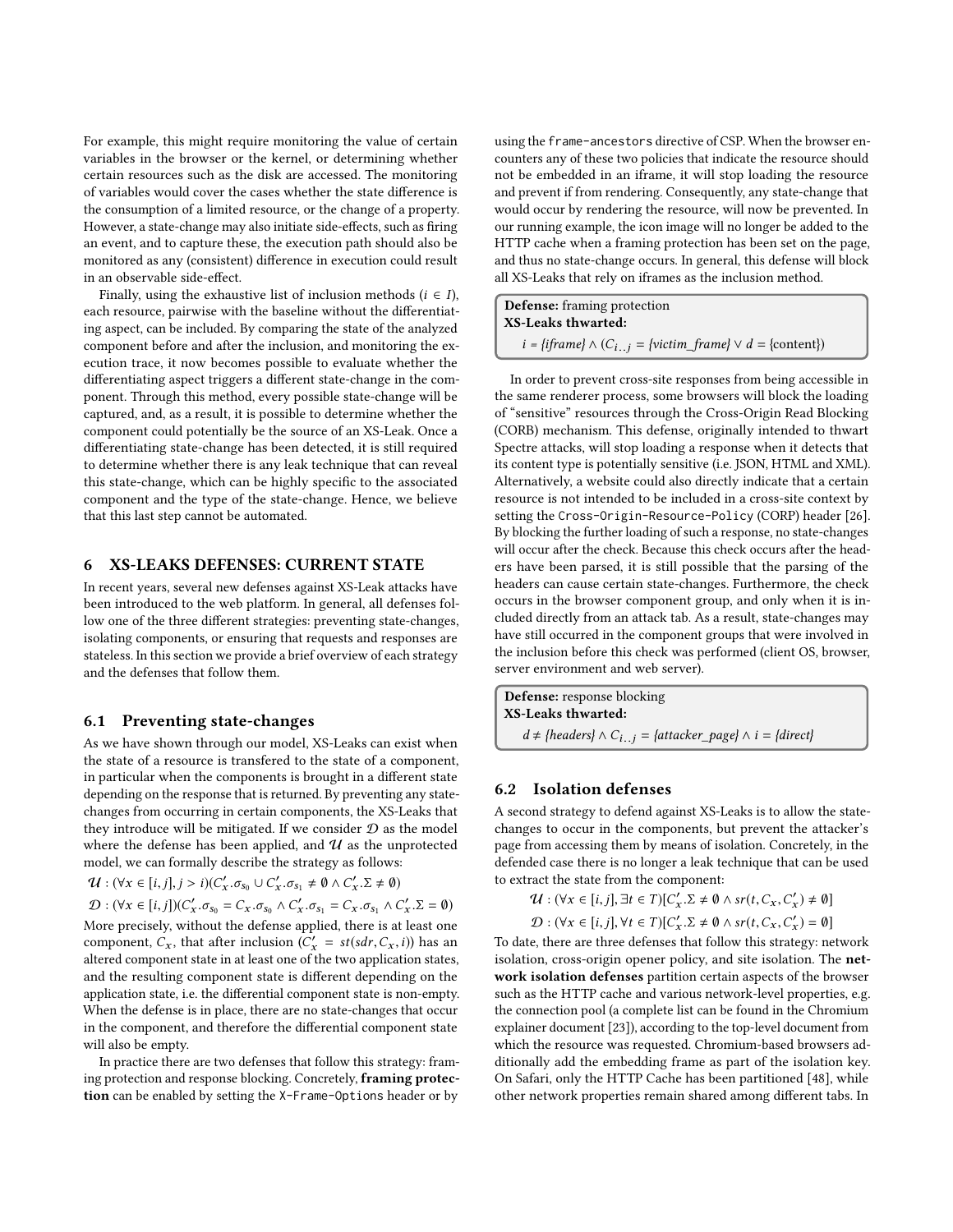an attack, when the resource is rendered in a new tab (victim window), the attack will not be able to determine whether this caused a resource to be added to the cache, because the attacker's HTTP cache is isolated from the HTTP cache used by the victim site.

Defense: network isolation XS-Leaks thwarted:

 $C_i \in \{HTTP\_cache, connection\_pool, ...\} \wedge i \neq \{direct\}$ 

Another isolation defense is based on preventing attackers from retaining references to other windows. This defense can be enabled through the Cross-Origin Opener Policy (COOP), by setting the similarly named response header [\[25,](#page-11-22) [52\]](#page-12-15). At the time of this writing, the header is supported by all major browsers. In essence, when the policy's header value is set to same-origin, it ensures cross-origin pages do not have a reference to the other window. For example, this prevents the attack that counts the number of frames in a page from accessing the win.frames.length property. Because an attacker page can also include the target resource in an iframe, it is important that this defense is complemented with framing protection.

```
Defense: COOP
XS-Leaks thwarted: C_{i..j} = \{victim\_window\}
```
Finally, to counter attacks that leverage state-changes occurring at the microarchitectural level, or that are related to the process in which web pages are rendered and executed, a new isolation primitive, site isolation, was introduced [\[30\]](#page-11-23). In essence, site isolation ensures that documents of different sites are rendered in a separate process. This means that as long as no sensitive cross-site resources are loaded into the renderer, these are protected from attacks such as Spectre. As such, resources that are included directly may still cause µ-architectural state-changes.

Defense: site isolation XS-Leaks thwarted:  $C_{i..j} = {\mu \text{-} arch} \wedge i \neq {\text{direct}}$ 

#### 6.3 Stateless responses

The third defense strategy that can be used to mitigate XS-Leaks is to ensure that all responses to illicit requests are exactly the same, regardless of the web application state. To accomplish this in all components, the generation of the response should not be based on the web application state. When the two web application states are identical, e.g. because the user's authentication is not included in the request, all components will remain in their original state.

 $\mathcal{U}: (\exists x \in [i, j])(s_0 \neq s_1 \land d_0 \neq d_1 \land C'_x \cdot \Sigma \neq \emptyset)$ 

 $D$  : (∀x ∈ [0, n])(s<sub>0</sub> = s<sub>1</sub> ∧ d<sub>0</sub> = d<sub>1</sub> ∧ C'<sub>x</sub> .σ<sub>s<sub>0</sub></sub> = C'<sub>x</sub> .σ<sub>s<sub>1</sub></sub> = C<sub>x</sub> .σ<sub>s<sub>0</sub></sub>)

In practice, there exist two defenses that are based on ensuring the responses remain stateless, namely SameSite cookies and Fetch Metadata request headers. When a cookie's SameSite attribute is set to Lax (the default in Chromium-based browsers [\[5\]](#page-11-24)), the cookie, and thus the user's authentication, will not be included in the request [\[24,](#page-11-25) [33\]](#page-11-26). As a result, the server will not be able to authenticate the user and will thus always return a stateless response. Because the SameSite cookie will still be included in navigational GET requests, attacks that rely on opening a new window are still possible.

| <b>Defense:</b> SameSite cookie (Lax)                         |  |
|---------------------------------------------------------------|--|
| <b>XS-Leaks thwarted:</b> $i \in \{direct, if \text{rame}\}\$ |  |
|                                                               |  |

To give web developers more insights on what caused the browser to send a request, the Fetch Metadata request headers provide information on the context in which a request was made. More specifically, the Sec-Fetch-Site header indicates whether the request was made in a cross-site, same-site or same-origin context, or whether the request was the result of a navigation request. Similarly, the Sec-Fetch-Mode indicates the "mode" in which the request was made: using CORS or not, as the result of a navigation, or for a WebSocket. By combining the different headers and evaluating their values before the request is processed, the server can determine the legitimacy of the request and return a static (stateless) error message when the request is considered illegitimate. A typical and recommended way of applying a policy based on these request headers is via the resource isolation policy (RIP) [\[58\]](#page-12-23), which only allows same-site requests or GET requests that result from navigations or embedding.

Defense: Fetch Metadata (RIP) **XS-Leaks thwarted:**  $i = \{direct\}$ 

# <span id="page-8-0"></span>7 XS-LEAKS DEFENSES: FUTURE RESEARCH

Although many different defenses exist, using one of the three different strategies, it remains to be seen whether these are sufficient. In this section we explore whether it is feasible to provide a complete protection against all possible XS-Leak attacks, including those that have not yet been discovered to date. Furthermore, we discuss directions for future work to explore whether the current set of defenses are sufficient to provide websites with the necessary protections.

# 7.1 Complete protection against XS-Leaks

As we have constructed an expression that captures the set of possible XS-Leaks each defense protects against, we can simply apply constraint solving to determine whether there exists any set of defenses for which no XS-Leak attack is still possible. Unfortunately, we find that there is no combination of defenses that provides a complete protection against all XS-Leaks, posing an interesting direction for future research. The main culprit for this are attacks where a different window is used as the inclusion method, as there is no defense that can completely protect against these. Although COOP prevents the attacker from reading out any state from the window in which the resource was rendered, any intermediary component group between the victim tab and web server may still exhibit state-changes as a result from rendering the resource (e.g. it is still possible to observe the response generation time). However, it is important to note that although COOP does not provide these complete protections in our model, it does significantly hinder attacks in practice. For each bit of information that the attacker would try to extract, a new window needs to be opened, requiring a user interaction.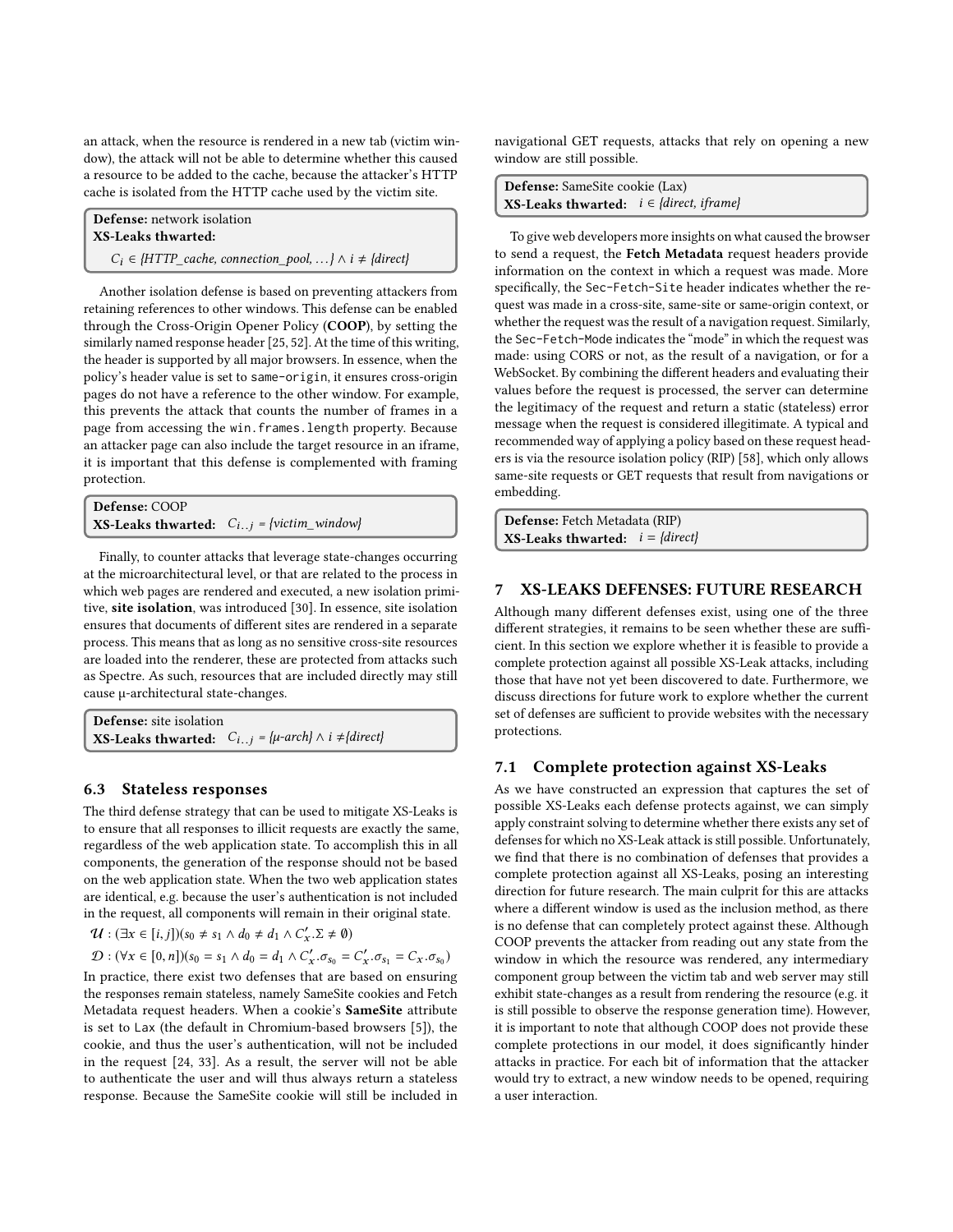The minimal set of currently available defenses that provides the best possible protection against XS-Leaks is the combination of SameSite cookies, COOP and site isolation. The SameSite attribute on cookies ensures that all cross-site requests, either included directly or via an iframe, are stateless. Additionally, COOP provides the best available protection for when resources are included in a different window. Finally, site isolation ensures that any microarchitectural state-changes that were caused by rendering the resource cannot be observed.

In case SameSite cannot be used, e.g. because the website relies on specific cross-site interactions, this defense could be exchanged for the combination of RIP (based on Fetch Metadata) and framing protection. However, the framing protection provides a strictly less extensive defense compared to SameSite cookies as the stateful response body will still traverse several components, possibly causing state-changes. Although no side-effects caused by rendering the resource can be observed, it might still be possible to leak information about the metadata, headers or generation process of the resource. Instead of using the framing protection set in response headers, websites could also use Fetch Metadata to block all requests that originate from iframes (using a Framing Isolation Policy, based on the Sec-Fetch-Dest header). Although this mechanism does not provide the same flexibility as the framing protections because it does not allow specific frame ancestors, blocking the request early on does prevent state-changes in all components. This example shows that cross-site interactions may complicate the implementation of XS-Leaks defenses. In the remainder of this section, we explore future research directions that could improve this situation.

#### <span id="page-9-2"></span>7.2 Defenses and cross-site interactions

Many of the current defense mechanisms allow websites to either opt-in or opt-out of cross-site interactions. For example, the CORP header can only be set to same-origin, same-site or cross-site. This limits the granularity in which the defense can be applied, and it may be prohibitive to use this in conjunction with website functionality that relies on cross-site interactions. Examples of such cross-site interactions include social plugins, authentication flows, third-party video content, . . . . In many cases, these require the user's authentication to provide the intended user experience. It is for this reason that the SameSite-Lax-by-default policy in Chromium makes an explicit exception for cookies that were set within the last two minutes, as this would cause various authentication flows to break [\[31\]](#page-11-27). As the adoption of XS-Leaks defenses is slowly ramping up, we believe that it is an interesting direction for future work to evaluate whether the current set of defenses is sufficient to provide the maximum protection for websites that rely on crosssite interactions.

To further protect websites from XS-Leaks, web browser could enable certain policies by default (as the ones indicated above) or try to eradicate legacy features from the web platform (e.g. the frames.length property stems from the time when iframes were widely used to build websites). Based on the most recent data (Oc-tober 2021) from the HTTP Archive<sup>[3](#page-9-0)</sup> crawl over the home page of 5.5M sites, we find that there are only 3.07% of these sites to which at least one request was initiated in a cross-site context. This

<span id="page-9-0"></span>

<span id="page-9-1"></span>

Figure 2: Adoption of XS-Leak defenses over time (log y-axis).

clearly indicates that most sites do not intend to be included by other sites at all, and thus would greatly benefit from policies that are enabled by default. As such, we believe that research in the direction of determining how XS-Leaks defenses can be enabled by default without negatively impacting intended functionality could significantly advance the state of security on the web.

## <span id="page-9-3"></span>8 IMPROVING DEFENSE DEPLOYMENT

While several defense mechanisms exist that can adequately protect against virtually all practical attacks, an obvious prerequisite for these defenses to be effective, is that websites need to deploy them. In this section we explore to what extent websites already make use of them, introduce LEAKBUSTER, a web application to facilitate deployment, and discuss the difficulties that web developers are still facing based on a case-study where XS-Leaks defenses were deployed at large scale.

#### 8.1 Current adoption rate

To analyze the evolution of the adoption of XS-Leaks defenses, we rely on the public datasets provided by HTTP Archive, containing detailed information on the visits of home pages of approximately 5.5M sites. In all same-origin responses, we look for the presence of the three main headers that control the XS-Leaks defenses in the browser. In Figure [2](#page-9-1) we show the number of sites that adopt one of the policies, or a report-only (RO) version of it, over the past two years. This evolution shows that the adoption of security features is gradually increasing. Furthermore, we expect this growth to continue: e.g. in October 2021 we find more sites that enable the report-only mode of COOP (16,223), compared to those that implement the enforcing version (8,997). This is indicative that a growing number of websites intends to use this mechanism, but these are still in the early stages of deployment.

The most common XS-Leaks defense mechanism in use is CORP, with 46,805 sites setting the header in October 2021. It should be noted that the vast majority of these set the CORP header to crosssite, which does not provide any additional protection. However, if sites want to use COEP (and thus be able to make use of certain sensitive browser features), all resources that it includes need to set a CORP header. As websites include many third-party resources, many of which they do not have under their control, this will likely complicate the adoption of COEP. To facilitate the deployment of COEP, browser vendors are now experimenting with a credentialless version of COEP, allowing resources that were requested without credentials to be included without a CORP header [? ].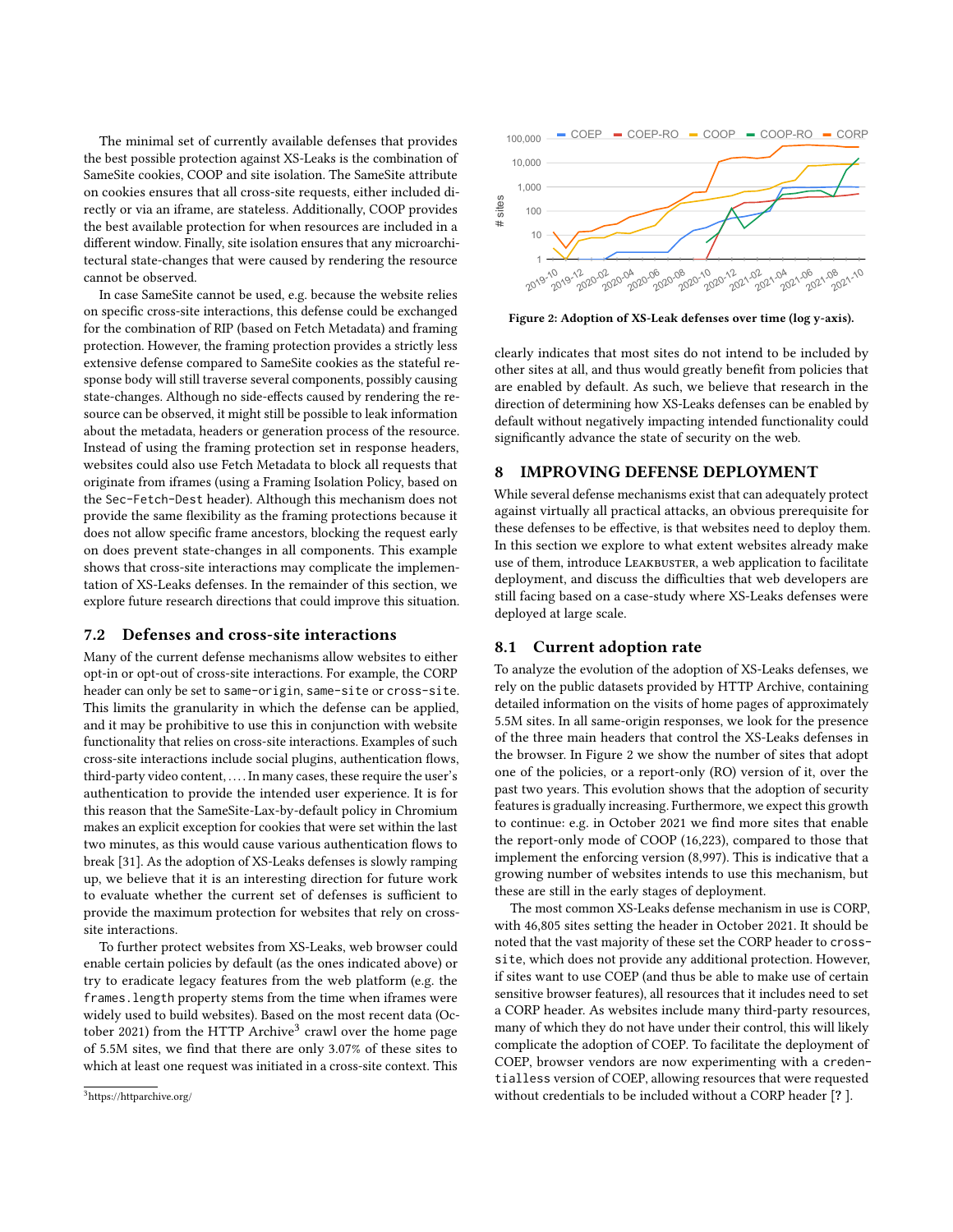# 8.2 LEAKBUSTER

Although the adoption of XS-Leak defenses is steadily growing, sites that deploy them only represent a minute fraction of the web: 0.84% for CORP, 0.16% for COOP, and 0.02% for COEP. A possible reason for this low adoption rate is that XS-Leaks are still not widely known or understood. Furthermore, given the extensive number of defenses, and various intricacies that need to be considered to deploy a complete solution, it may be hard for web developers to decide which defenses need to be deployed, and whether there are any alternatives. To tackle these issues, and facilitate the deployment of defenses, we introduce LEAKBUSTER as a dynamic web interface $^4$  $^4$ . The tool is based on our model, the classification of attacks, and the expressions that capture which attacks are thwarted by certain defenses. Upon entering the values for the relevant security headers and policies, web developers will be presented with a list of XS-Leak attacks they are still susceptible to along with a list of prioritized suggestions. By following the recommendations of LEAKBUSTER, website owners will be able to protect their users to the best extent possible.

#### 8.3 Challenges of adoption

As we discussed in Section [7.2,](#page-9-2) website are still facing several challenges when trying to adopt XS-Leak defenses, especially when the website wants to support cross-site interactions. In this section we elaborate on these challenges based on a case-study of a large technology company that deployed COOP and RIP based on Fetch Metadata across 500+ services, serving over a billion users. The information and insights presented here were obtained by working and discussing with the team that deployed these defenses.

When a web application is published, other sites may (legitimately) interact with it in ways that are not clear to the web developers; e.g. other sites might want to open the application in a pop-up and close this pop-up after some time. If the web application would set a COOP policy, this behavior would break as the embedding web site would not be able to close the pop-up. As a result, just setting an enforcing policy could interfere with intended behavior and deteriorate users' browsing experience. To overcome this challenge, it is generally advised to gradually roll out a defense and first enable a report-only version of the defense; these are available for both COOP and COEP, and as Fetch Metadata is enforced on the server side, it is possible to generate reports when a violation occurs. Unfortunately, the reporting of COOP violations is not complete, as this could possibly leak additional information in specific cases. We document these reporting gaps in Appendix [B.](#page-14-0) We believe that further research on this topic is needed to ensure that the violations captured in report-only mode match those that would occur in the enforcing mode. This is necessary for web developers to reliably determine which violations could still occur when switching to an enforcing policy.

In our case study, violations of COOP and RIP were captured for several weeks in a report-only mode. Surprisingly, in contrast to CSP violations, which are known to be very noisy [\[17\]](#page-11-28), the unintended violations were fairly limited, and were mainly due to browser extensions or JavaScript libraries that would interact with window.opener. After filtering these undesirable interactions, ~2%

of all endpoints (spread across 14% of services) were deemed to need an exempted policy of unsafe-none, as these relied on crosssite interactions. For another 14% of services, the COOP header on all endpoints needed to be relaxed to same-origin-allow-popups in order to allow these single-page applications to interact with windows opened as popups, e.g. for authentication. For RIP, ~3% of all endpoints (representing 8% of services) needed an exemption. Given that only a minority of services required an exemption of the policy, this is encouraging for future work that aims to enable policies by default. Nevertheless, the fraction of exempted endpoints remains non-negligible, and additional research is needed to determine how these endpoints can be further protected, possibly with a more fine-grained policy.

#### 9 RELATED WORK

Most closely related to our work, is the concurrent work by Knittel et al. [\[15\]](#page-11-5), who also introduce a formal model. Via a preprint provided to us by the authors, we detected many similarities in both models, and chose to adopt the same formulation for reasons of consistency. By introducing the concept of stateful "components", we are able to better capture the underlying characteristics that cause XS-Leaks, and use that to propose a methodology to identify new vulnerabilities, or ensure the absence thereof. Knittel et al. also perform an evaluation of different browsers and identify several novel XS-Leak attacks as a result of their analysis. Other works that provide an extensive overview of XS-Leaks, is the research by Sudhodanan et al. [\[42\]](#page-12-7) and the XS-Leaks wiki [\[40\]](#page-12-6). These works mainly focus on the type of information that can be inferred, and introduce classes that are mainly descriptive of how an attack is performed. In our work, we introduce an extended model that abstracts away from the specific technicalities of the different attacks, allowing us to capture the intrinsic characteristics. Furthermore, we leverage this model to analyze XS-Leak defenses, categorizing these according to three main strategies.

For an overview of known XS-Leaks attacks, we refer to the classification in Table [1,](#page-5-0) with an accompanying summary of each attack in Appendix [A.](#page-12-9)

In the context of violations to the same-origin policy, Schwenk et al. evaluated the implementation of the same-origin policy in different browsers and detect varying browser behavior because of the lack of a formal specification [\[35\]](#page-12-24). Other violations of the same-origin policy have been explored by Somé, who found that the permissions of browser extensions could be leveraged to leak data across site-boundaries [\[39\]](#page-12-25). Schuster et al. present an attack where contention on the network layer is abused to infer which videos are being played by the user based on the bursts on the network [\[34\]](#page-12-26). We believe that this technique could potentially also be used as an XS-Leak, to infer information about web pages. Finally, Franken et al. explored how same-origin policy violations could be abused in browser engines that are used to display e-books [\[8\]](#page-11-29).

A related research topic that often leverages similar techniques as XS-Leak attacks, is history sniffing. In contrast to XS-Leaks, history leaks aim to infer the state that is retained in the browser by a prior visit of the user, and thus the state-introduction occurs inadvertently (and is not initiated by the attacker). The state-retrieval stage can be very similar to XS-Leak attacks. For instance, an adversary can

<span id="page-10-0"></span><sup>4</sup>[https://distrinet.github.io/leakbuster/.](https://distrinet.github.io/leakbuster/)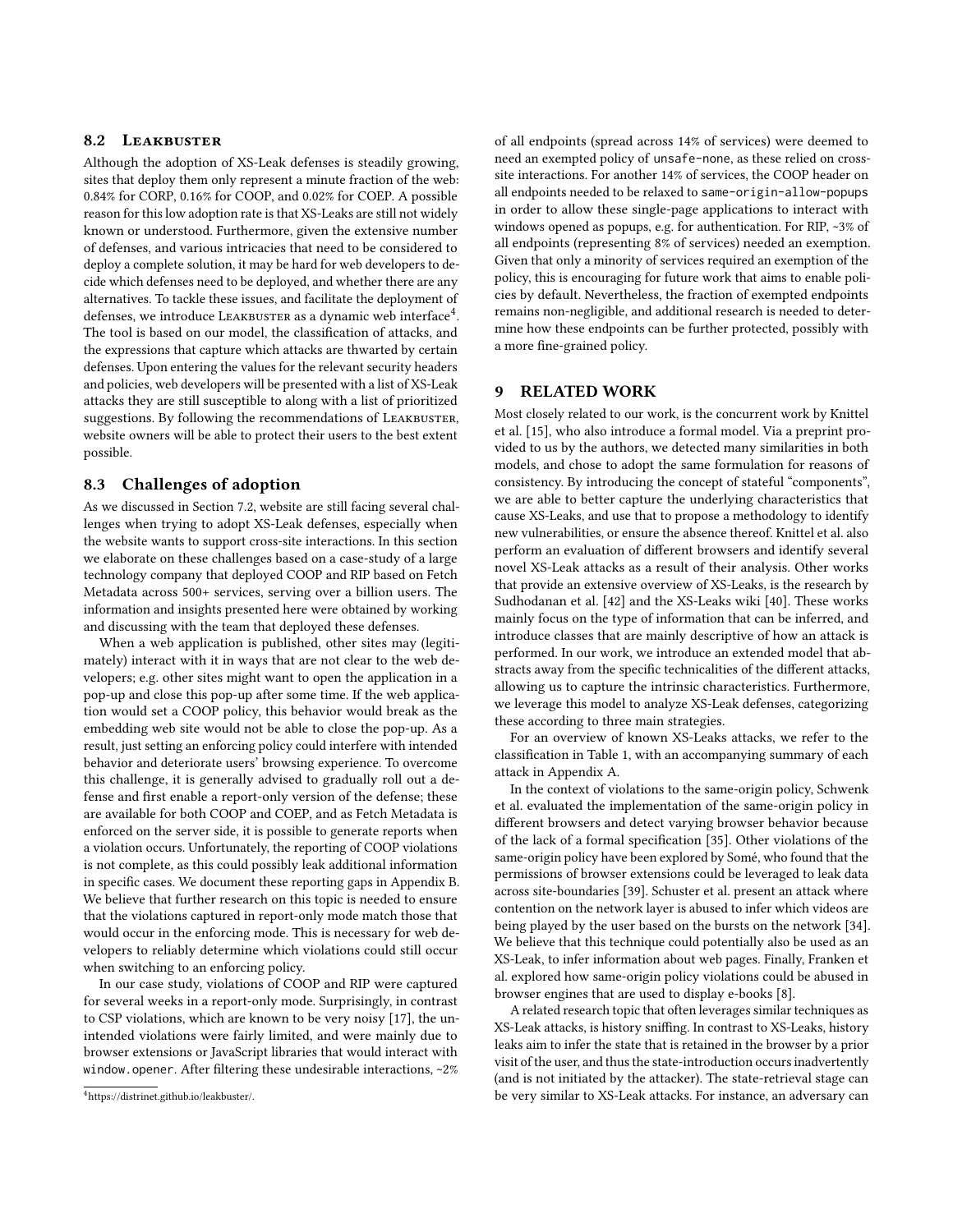exploit a timing leak in CSS filters to extract whether a link is displayed in the :visited style [\[1,](#page-11-8) [38\]](#page-12-8). Similarly, in older browser versions, the attacker could simply read out the computed style to infer whether a certain URL was previously visited [\[3,](#page-11-30) [38\]](#page-12-8). More recently, Karami et al. [\[13\]](#page-11-31) and Lee et al. [\[18\]](#page-11-32) showed that the service worker cache could also be exploited to infer whether a user previously visited a specific website.

# 10 CONCLUSION

XS-Leaks are complex and can occur in many different components across the web ecosystem. In this paper we abstract away from the specific details of the techniques and introduce an extended formal model to create a better understanding of the intrinsic characteristics of the attacks. We show that a successful XS-Leak attack is performed in several steps: first, the adversary aims to transfer the web application state to a susceptible component, and subsequently retrieve the detectable state-differences. By considering these three aspects (stateful components, state-transfer, and state-retrieval) separately, it becomes clear that the strategies used to defend against these attacks can be linked directly to disabling one of the steps in the attack process. Based on the logic expressions that capture which XS-Leak issues are mitigated by a certain defense, we find that with the current set of defenses, not a single combination exists that can theoretically thwart all attacks. As some of the defenses add additional constraints (from the attacker's perspective), we believe that with strict policies, a complete solution against practical attacks is available. Finally, throughout this paper, we discuss several possible directions for future research that aim to improve the general state of security in the context of XS-Leaks, both in uncovering the complete threat surface, exploring defenses that are suitable for all intended web functionalities, and finding ways how these can be easily deployed at large scale.

#### ACKNOWLEDGMENT

This research is partially funded by the Research Fund KU Leuven, and by the Flemish Research Programme Cybersecurity. This project was partially supported by the European Union's Horizon 2020 research and innovation programme under grant agreement No. 101019206 (TESTABLE).

#### **REFERENCES**

- <span id="page-11-8"></span>[1] Marc Andrysco, David Kohlbrenner, Keaton Mowery, Ranjit Jhala, Sorin Lerner, and Hovav Shacham. 2015. On subnormal floating point and abnormal timing. In 2015 IEEE Symposium on Security and Privacy. IEEE, 623–639.
- <span id="page-11-13"></span>[2] Lukasz Anforowicz. 2019. CORB vs side channels. [https://docs.google.com/](https://docs.google.com/document/d/1kdqstoT1uH5JafGmRXrtKE4yVfjUVmXitjcvJ4tbBvM/edit) [document/d/1kdqstoT1uH5JafGmRXrtKE4yVfjUVmXitjcvJ4tbBvM/edit.](https://docs.google.com/document/d/1kdqstoT1uH5JafGmRXrtKE4yVfjUVmXitjcvJ4tbBvM/edit)
- <span id="page-11-30"></span>[3] David Baron. 2002. :visited support allows queries into global history. [https:](https://bugzilla.mozilla.org/show_bug.cgi?id=147777) [//bugzilla.mozilla.org/show\\_bug.cgi?id=147777.](https://bugzilla.mozilla.org/show_bug.cgi?id=147777)
- <span id="page-11-6"></span>[4] Andrew Bortz and Dan Boneh. 2007. Exposing private information by timing web applications. In Proceedings of the 16th international conference on World Wide Web. 621–628.
- <span id="page-11-24"></span>[5] Chrome Platform Status. 2021. Feature: Cookies default to SameSite=Lax. [https:](https://www.chromestatus.com/feature/5088147346030592) [//www.chromestatus.com/feature/5088147346030592.](https://www.chromestatus.com/feature/5088147346030592)
- <span id="page-11-7"></span>[6] Chromium bugs. 2018. Issue 843157: Security: leak cross-window request timing by exhausting connection pool. [https://bugs.chromium.org/p/chromium/issues/](https://bugs.chromium.org/p/chromium/issues/detail?id=843157) [detail?id=843157.](https://bugs.chromium.org/p/chromium/issues/detail?id=843157)
- <span id="page-11-15"></span>[7] Edward W Felten and Michael A Schneider. 2000. Timing attacks on web privacy. In Proceedings of the 7th ACM Conference on Computer and Communications Security. 25–32.
- <span id="page-11-29"></span>[8] Gertjan Franken, Tom Van Goethem, and Wouter Joosen. [n.d.]. Reading Between the Lines: An Extensive Evaluation of the Security and Privacy Implications of

EPUB Reading Systems. In 2021 IEEE Symposium on Security and Privacy. IEEE, 247–264.

- <span id="page-11-3"></span>[9] Nethanel Gelernter and Amir Herzberg. 2015. Cross-site search attacks. In Proceedings of the 22nd ACM SIGSAC Conference on Computer and Communications Security. 1394–1405.
- <span id="page-11-2"></span>[10] Luan Herrera. 2018. XS-Searching Google's bug tracker to find out vulnerable source code. [https://medium.com/@luanherrera/xs-searching-googles-bug](https://medium.com/@luanherrera/xs-searching-googles-bug-tracker-to-find-out-vulnerable-source-code-50d8135b7549)[tracker-to-find-out-vulnerable-source-code-50d8135b7549.](https://medium.com/@luanherrera/xs-searching-googles-bug-tracker-to-find-out-vulnerable-source-code-50d8135b7549)
- <span id="page-11-10"></span>[11] Luan Herrera. 2021. XS-Leaks in redirect flows. [https://docs.google.com/](https://docs.google.com/presentation/d/1rlnxXUYHY9CHgCMckZsCGH4VopLo4DYMvAcOltma0og/) [presentation/d/1rlnxXUYHY9CHgCMckZsCGH4VopLo4DYMvAcOltma0og/.](https://docs.google.com/presentation/d/1rlnxXUYHY9CHgCMckZsCGH4VopLo4DYMvAcOltma0og/)
- <span id="page-11-16"></span>[12] Artur Janc, Krzysztof Kotowicz, Lukas Weichselbaum, and Roberto Clapis. 2020. Information Leaks via Safari's Intelligent Tracking Prevention. arXiv preprint arXiv:2001.07421 (2020).
- <span id="page-11-31"></span>[13] Soroush Karami, Panagiotis Ilia, and Jason Polakis. 2021. Awakening the Web's Sleeper Agents: Misusing Service Workers for Privacy Leakage. In Network and Distributed System Security Symposium (NDSS).
- <span id="page-11-14"></span>[14] Hyungsub Kim, Sangho Lee, and Jong Kim. 2016. Inferring browser activity and status through remote monitoring of storage usage. In Proceedings of the 32nd Annual Conference on Computer Security Applications. 410–421.
- <span id="page-11-5"></span>[15] Lukas Knittel, Christian Mainka, Marcus Niemietz, Dominik Trevor Noß, and Jörg Schwenk. 2021. XSinator.com: From a Formal Model to the Automatic Evaluation of Cross-Site Leaks in Web Browsers. In Proceedings of the 2021 ACM SIGSAC Conference on Computer and Communications Security.
- <span id="page-11-9"></span>[16] David Kohlbrenner and Hovav Shacham. 2017. On the effectiveness of mitigations against floating-point timing channels. In 26th USENIX Security Symposium. 69– 81.
- <span id="page-11-28"></span>[17] Stuart Larsen. 2020. Filtering the Crap, Content Security Policy (CSP) Reports. [https://csper.io/blog/csp-report-filtering.](https://csper.io/blog/csp-report-filtering)
- <span id="page-11-32"></span>[18] Jiyeon Lee, Hayeon Kim, Junghwan Park, Insik Shin, and Sooel Son. 2018. Pride and prejudice in progressive web apps: Abusing native app-like features in web applications. In Proceedings of the 2018 ACM SIGSAC Conference on Computer and Communications Security. 1731–1746.
- <span id="page-11-12"></span>[19] Sangho Lee, Hyungsub Kim, and Jong Kim. 2015. Identifying Cross-origin Resource Status Using Application Cache.. In Network and Distributed System Security Symposium (NDSS).
- <span id="page-11-19"></span>[20] Sebastian Lekies, Ben Stock, Martin Wentzel, and Martin Johns. 2015. The unexpected dangers of dynamic JavaScript. In 24th USENIX Security Symposium. 723–735.
- <span id="page-11-0"></span>[21] Ron Masas. 2018. Patched Facebook Vulnerability Could Have Exposed Private Information About You and Your Friends. [https://www.imperva.com/blog/facebook](https://www.imperva.com/blog/facebook-privacy-bug/)[privacy-bug/.](https://www.imperva.com/blog/facebook-privacy-bug/)
- <span id="page-11-1"></span>[22] Ron Masas. 2019. A now-patched vulnerability in the web version of Facebook Messenger allowed any website to expose who you have been messaging with. [https://www.imperva.com/blog/mapping-communication-between](https://www.imperva.com/blog/mapping-communication-between-facebook-accounts-using-a-browser-based-side-channel-attack/)[facebook-accounts-using-a-browser-based-side-channel-attack/.](https://www.imperva.com/blog/mapping-communication-between-facebook-accounts-using-a-browser-based-side-channel-attack/)
- <span id="page-11-21"></span>[23] Matt Menke. 2020. Storage Isolation Project. [https://docs.google.com/document/](https://docs.google.com/document/d/1V8sFDCEYTXZmwKa_qWUfTVNAuBcPsu6FC0PhqMD6KKQ/) [d/1V8sFDCEYTXZmwKa\\_qWUfTVNAuBcPsu6FC0PhqMD6KKQ/.](https://docs.google.com/document/d/1V8sFDCEYTXZmwKa_qWUfTVNAuBcPsu6FC0PhqMD6KKQ/)
- <span id="page-11-25"></span>[24] Rowan Merewood. 2019. SameSite cookies explained. [https://web.dev/samesite](https://web.dev/samesite-cookies-explained/)[cookies-explained/.](https://web.dev/samesite-cookies-explained/)
- <span id="page-11-22"></span>[25] Mozilla Developer Network. 2021. Cross-Origin Opener Policy (COOP). [https://developer.mozilla.org/en-US/docs/Web/HTTP/Headers/Cross-Origin-](https://developer.mozilla.org/en-US/docs/Web/HTTP/Headers/Cross-Origin-Opener-Policy)[Opener-Policy.](https://developer.mozilla.org/en-US/docs/Web/HTTP/Headers/Cross-Origin-Opener-Policy)
- <span id="page-11-20"></span>[26] Mozilla Developer Network. 2021. Cross-Origin Resource Policy (CORP). [https://developer.mozilla.org/en-US/docs/Web/HTTP/Cross-](https://developer.mozilla.org/en-US/docs/Web/HTTP/Cross-Origin_Resource_Policy_(CORP))[Origin\\_Resource\\_Policy\\_\(CORP\).](https://developer.mozilla.org/en-US/docs/Web/HTTP/Cross-Origin_Resource_Policy_(CORP))
- <span id="page-11-4"></span>[27] Mozilla Developer Network and Jesse Ruderman. 2020. Same-origin policy. [https://developer.mozilla.org/en-US/docs/Web/Security/Same-origin\\_policy.](https://developer.mozilla.org/en-US/docs/Web/Security/Same-origin_policy)
- <span id="page-11-17"></span>[28] Yossef Oren, Vasileios P Kemerlis, Simha Sethumadhavan, and Angelos D Keromytis. 2015. The spy in the sandbox: Practical cache attacks in javascript and their implications. In Proceedings of the 22nd ACM SIGSAC Conference on Computer and Communications Security. 1406–1418.
- <span id="page-11-11"></span>[29] Charlie Osborne. 2021. Playing Fetch: New XS-Leak exploits browser redirects to break user privacy. [https://portswigger.net/daily-swig/playing-fetch-new-xs](https://portswigger.net/daily-swig/playing-fetch-new-xs-leak-exploits-browser-redirects-to-break-user-privacy)[leak-exploits-browser-redirects-to-break-user-privacy.](https://portswigger.net/daily-swig/playing-fetch-new-xs-leak-exploits-browser-redirects-to-break-user-privacy)
- <span id="page-11-23"></span>[30] Charles Reis, Alexander Moshchuk, and Nasko Oskov. 2019. Site isolation: process separation for web sites within the browser. In 28th USENIX Security Symposium. 1661-1678.<br>[31] Renwa. 2020.
- <span id="page-11-27"></span>Bypass SameSite Cookies Default to Lax and get CSRF. [https://medium.com/@renwa/bypass-samesite-cookies-default-to-lax-and](https://medium.com/@renwa/bypass-samesite-cookies-default-to-lax-and-get-csrf-343ba09b9f2b)[get-csrf-343ba09b9f2b.](https://medium.com/@renwa/bypass-samesite-cookies-default-to-lax-and-get-csrf-343ba09b9f2b)
- <span id="page-11-18"></span>[32] Iskander Sanchez-Rola, Davide Balzarotti, and Igor Santos. 2019. Bakingtimer: privacy analysis of server-side request processing time. In Proceedings of the 35th Annual Computer Security Applications Conference. 478–488.
- <span id="page-11-26"></span>[33] Iskander Sanchez-Rola, Davide Balzarotti, and Igor Santos. 2020. Cookies from the Past: Timing Server-Side Request Processing Code for History Sniffing. ACM Dgital Threats: Research and Practice Journal (DTRAP) (2020).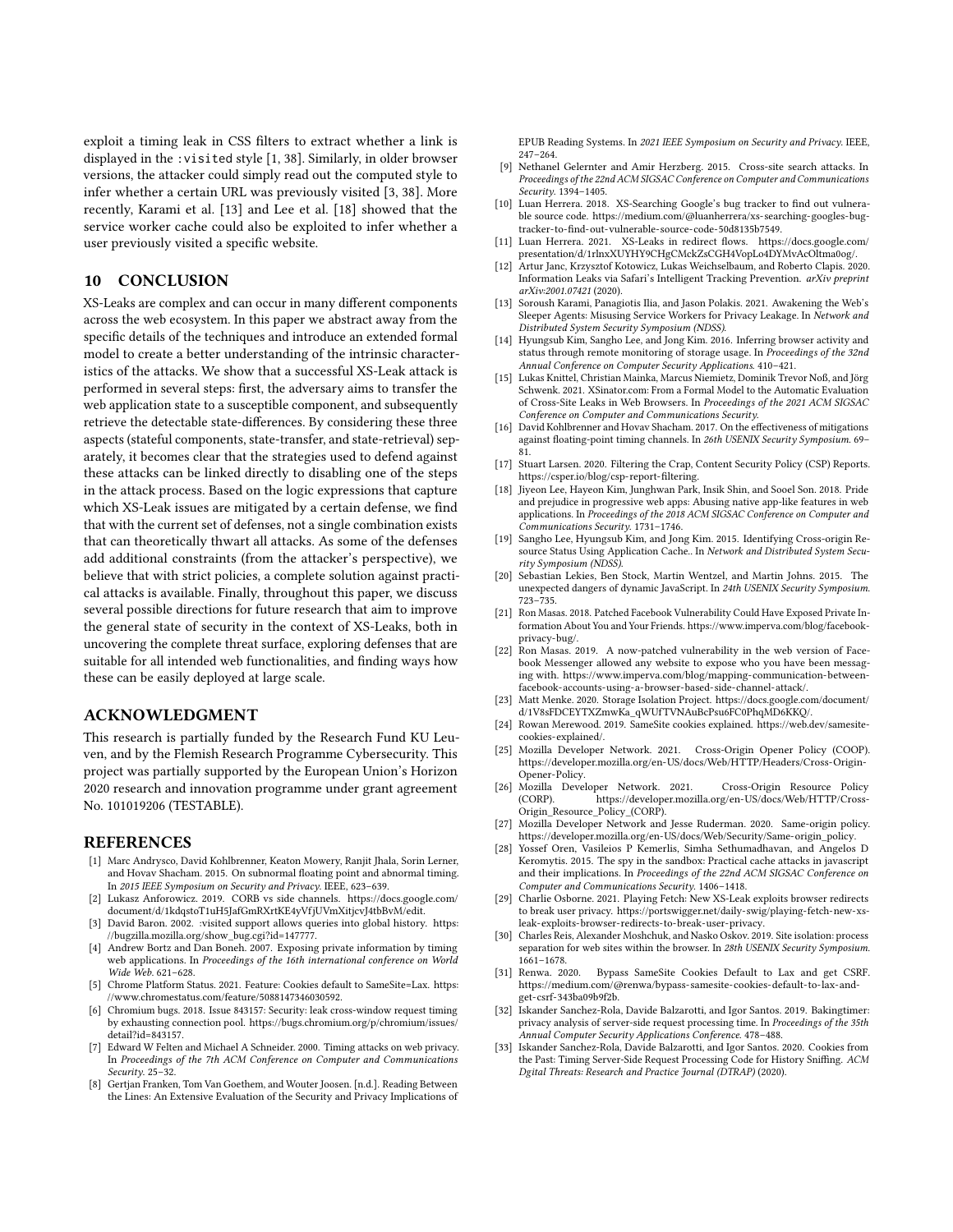- <span id="page-12-26"></span>[34] Roei Schuster, Vitaly Shmatikov, and Eran Tromer. 2017. Beauty and the burst: Remote identification of encrypted video streams. In 26th USENIX Security Symposium. 1357–1374.
- <span id="page-12-24"></span>[35] Jörg Schwenk, Marcus Niemietz, and Christian Mainka. 2017. Same-origin policy: Evaluation in modern browsers. In 26th USENIX Security Symposium. 713–727.
- <span id="page-12-19"></span>[36] Anatoly Shusterman, Ayush Agarwal, Sioli O'Connell, Daniel Genkin, Yossi Oren, and Yuval Yarom. 2021. Prime+Probe 1, JavaScript 0: Overcoming Browser-based Side-Channel Defenses. In 30th USENIX Security Symposium.
- <span id="page-12-18"></span>[37] Anatoly Shusterman, Lachlan Kang, Yarden Haskal, Yosef Meltser, Prateek Mittal, Yossi Oren, and Yuval Yarom. 2019. Robust website fingerprinting through the cache occupancy channel. In 28th USENIX Security Symposium. 639–656.
- <span id="page-12-8"></span>[38] Michael Smith, Craig Disselkoen, Shravan Narayan, Fraser Brown, and Deian Stefan. 2018. Browser history re: visited. In 12th USENIX Workshop on Offensive Technologies (WOOT 18).
- <span id="page-12-25"></span>[39] Dolière Francis Somé. 2019. Empoweb: empowering web applications with browser extensions. In 2019 IEEE Symposium on Security and Privacy (SP). IEEE, 227–245.
- <span id="page-12-6"></span>[40] Manuel Sousa, terjanq, Roberto Clapis, David Dworken, and NDevTK. 2020. XS-Leaks Wiki. [https://xsleaks.dev/.](https://xsleaks.dev/)
- <span id="page-12-0"></span>[41] Cristian-Alexandru Staicu and Michael Pradel. 2019. Leaky images: Targeted privacy attacks in the web. In 28th USENIX Security Symposium. 923-939.
- <span id="page-12-7"></span>[42] Avinash Sudhodanan, Soheil Khodayari, and Juan Caballero. 2019. Cross-Origin State Inference (COSI) Attacks: Leaking Web Site States through XS-Leaks. arXiv preprint arXiv:1908.02204 (2019).
- <span id="page-12-3"></span>[43] terjanq. 2019. Mass XS-Search using Cache Attack. [https://terjanq.github.io/Bug-](https://terjanq.github.io/Bug-Bounty/Google/cache-attack-06jd2d2mz2r0/index.html)[Bounty/Google/cache-attack-06jd2d2mz2r0/index.html.](https://terjanq.github.io/Bug-Bounty/Google/cache-attack-06jd2d2mz2r0/index.html)
- <span id="page-12-1"></span>[44] Tom Van Goethem, Wouter Joosen, and Nick Nikiforakis. 2015. The clock is still ticking: Timing attacks in the modern web. In Proceedings of the 22nd ACM SIGSAC Conference on Computer and Communications Security. 1382–1393.
- <span id="page-12-2"></span>[45] Tom Van Goethem, Christina Pöpper, Wouter Joosen, and Mathy Vanhoef, 2020. Timeless timing attacks: Exploiting concurrency to leak secrets over remote connections. In 29th USENIX Security Symposium. 1985-2002.
- <span id="page-12-5"></span>[46] Tom Van Goethem, Mathy Vanhoef, Frank Piessens, and Wouter Joosen. 2016. Request and conquer: Exposing cross-origin resource size. In 25th USENIX Security Symposium. 447–462.
- <span id="page-12-17"></span>[47] Pepe Vila and Boris Köpf. 2017. Loophole: Timing attacks on shared event loops in chrome. In 26th USENIX Security Symposium. 849–864.
- <span id="page-12-22"></span>[48] WebKit. 2013. Optionally partition cache to prevent using cache for tracking. [https://bugs.webkit.org/show\\_bug.cgi?id=110269.](https://bugs.webkit.org/show_bug.cgi?id=110269)
- <span id="page-12-21"></span>[49] WHATWG. 2021. HTML Living Standard. 4.8.5 The iframe element. [https://html.](https://html.spec.whatwg.org/multipage/iframe-embed-object.html#attr-iframe-name) [spec.whatwg.org/multipage/iframe-embed-object.html#attr-iframe-name.](https://html.spec.whatwg.org/multipage/iframe-embed-object.html#attr-iframe-name)
- <span id="page-12-4"></span>[50] XS-Leaks Wiki. 2020. Cache Probing. [https://xsleaks.dev/docs/attacks/cache](https://xsleaks.dev/docs/attacks/cache-probing/)[probing/.](https://xsleaks.dev/docs/attacks/cache-probing/)
- <span id="page-12-14"></span>[51] XS-Leaks Wiki. 2020. CORP Leaks. [https://xsleaks.dev/docs/attacks/browser](https://xsleaks.dev/docs/attacks/browser-features/corp/)[features/corp/.](https://xsleaks.dev/docs/attacks/browser-features/corp/)
- <span id="page-12-15"></span>[52] XS-Leaks Wiki. 2020. Cross-Origin-Opener-Policy. [https://xsleaks.dev/docs/](https://xsleaks.dev/docs/defenses/opt-in/coop/) [defenses/opt-in/coop/.](https://xsleaks.dev/docs/defenses/opt-in/coop/)
- <span id="page-12-10"></span>[53] XS-Leaks Wiki. 2020. Error Events. [https://xsleaks.dev/docs/attacks/error](https://xsleaks.dev/docs/attacks/error-events/)[events/.](https://xsleaks.dev/docs/attacks/error-events/)
- <span id="page-12-20"></span>[54] XS-Leaks Wiki. 2020. Frame Counting. [https://xsleaks.dev/docs/attacks/frame](https://xsleaks.dev/docs/attacks/frame-counting/)[counting/.](https://xsleaks.dev/docs/attacks/frame-counting/)
- <span id="page-12-12"></span>[55] XS-Leaks Wiki. 2020. ID Attribute. [https://xsleaks.dev/docs/attacks/id-attribute/.](https://xsleaks.dev/docs/attacks/id-attribute/)
- <span id="page-12-13"></span><span id="page-12-11"></span>[56] XS-Leaks Wiki. 2020. Navigations. [https://xsleaks.dev/docs/attacks/navigations/.](https://xsleaks.dev/docs/attacks/navigations/) [57] XS-Leaks Wiki. 2020. postMessage Broadcasts. [https://xsleaks.dev/docs/attacks/](https://xsleaks.dev/docs/attacks/postmessage-broadcasts/) [postmessage-broadcasts/.](https://xsleaks.dev/docs/attacks/postmessage-broadcasts/)
- <span id="page-12-23"></span>[58] XS-Leaks Wiki. 2020. Resource Isolation Policy. [https://xsleaks.dev/docs/](https://xsleaks.dev/docs/defenses/isolation-policies/resource-isolation/) [defenses/isolation-policies/resource-isolation/.](https://xsleaks.dev/docs/defenses/isolation-policies/resource-isolation/)
- <span id="page-12-16"></span>[59] XS-Leaks Wiki. 2020. X-Frame-Options and Status Type Detector. [https://xsleaks.](https://xsleaks.github.io/xsleaks/examples/x-frame/index.html) [github.io/xsleaks/examples/x-frame/index.html.](https://xsleaks.github.io/xsleaks/examples/x-frame/index.html)

# <span id="page-12-9"></span>A SUMMARY OF XS-LEAKS

- (in)valid script/image/... When including a resource as a script or an image, this will trigger an error event in case the content of the resource does not match the expected content. For instance, including an HTML resource in an <img> element will trigger an error event, whereas a valid image resource will result in a load event.
- client redirect (load event) When a document resource is included as an iframe, the load event will be fired every time a document is loaded. Therefore, when a client-side redirect occurs after the document has loaded, the load event will be fired multiple times.
- server redirect (max redirect count) According to the Fetch specification, when twenty server-side redirects occur, a network error will be

returned. As such, to determine whether a specific resource causes a redirect, the attacker can first make a request to their own server and redirect 19 times, after which a redirect to the target resource occurs. If this resource redirects, a network error can be observed, otherwise the resource will be loaded. Note that this method can also be used to determine the exact number of redirects that occur.

- server redirect (CSP violation) By defining a (restrictive) Content Security Policy on their page, the attacker can determine from which hosts resources are allowed to be loaded. In case a resource from a different host is loaded, this will result in a violation of the CSP, which can be observed by listening for a securitypolicyviolation event. As such, this allows an attacker do determine whether a resource redirects to a host that is not defined in the allowed sources according to the attacker's defined CSP policy.
- server redirect/status (AppCache) Entries in the AppCache manifest that redirect or have a non-200 status code will cause an error event on the applicationCache object; in case no redirect occurs, the cached event will be fired. This allows an attacker to determine whether a certain resource will cause a redirect.
- server redirect (Fetch manual) When the redirect option of in the fetch() call is set to manual, the returned Promise will resolve in case a redirect happens, otherwise the promise will be rejected. The attacker can determine whether a redirect occurred by interpreting the resolution of the promise.
- element id focus When a document resource is loaded in an iframe where the URL fragment is set to the ID of a DOM element on the page, the browser will focus this iframe, causing the embedding (attacker) page to lose focus, which can be observed by listening for the blur event.
- overly broad postMessage To allow for cross-site communication, the postMessage API can be used. For instance, an embedded page can send a message to the top-most page by using top.postMessage(msg, origin). The second argument of this function defines the origin for which the message is intended. If this is set to the wildcard \*, the message will be sent regardless of the origin of the attacker.
- detect CORB'ed JSON responses When a valid JSON document is included as in <script> element, it will cause a SyntaxError, which can be observed by listening to the error event. However, if the response is blocked by CORB, the body will be emptied, and no syntax error will occur.
- detect CORP header Similar to the CORB'ed responses, if a CORP header is present and it is not set to cross-origin, it will be blocked. Alternatively, to detect it when it is set to cross-origin, the attacker can set the COEP header on their page to require-corp, which will prevent the resource from loading if the CORP header is not present.
- detect COOP header When a page sets the COOP header, it will prevent other pages from retaining a reference to it. Hence, to check whether the COOP header is set, the attacker could open the resource in a new window, and then verify whether the reference to this window is still available.
- detect XFO (<object>) When a document resource is included in an <object> element, and it sets the X-Frame-Options header to DENY, no load event will be fired on the object element. Without the XFO header, the event will be fired.
- detect XFO (Resource Timing) Typically, when a resource is loaded, a new PerformanceResourceTiming entry is created. However, in Chromiumbased browsers, this does not happen when an XFO-enabled document resource is loaded in an iframe.
- response size estimate (parsing) The time it takes to parse a resource as an audio or video element depends on the size of the resource. Hence, by measuring the time (repeatedly), an estimation of the response size can be made.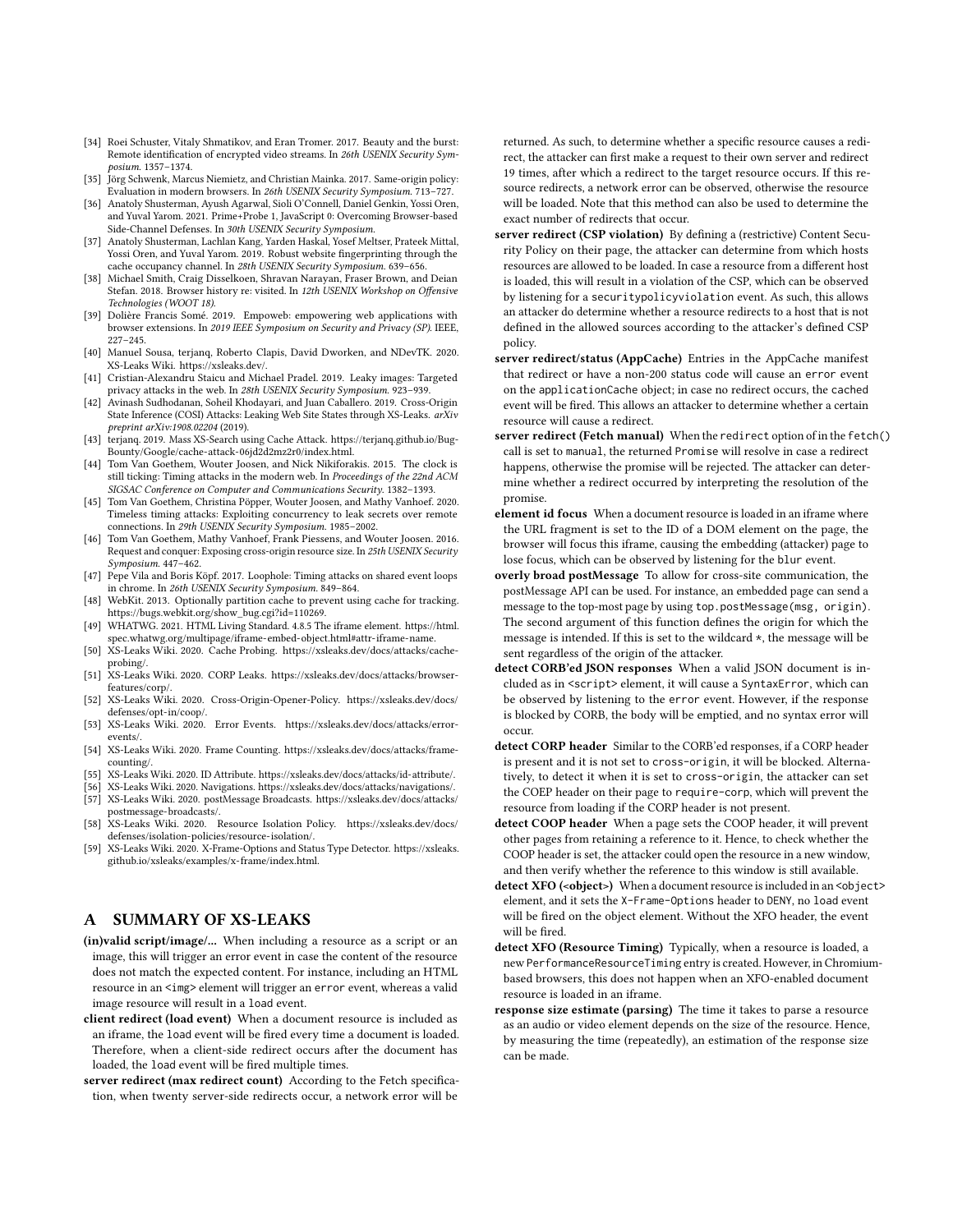response size estimate (Cache API) The time it takes to add or remove a response to the cache (using the Cache API), depends on its size. By repeated measurements, an estimate of this size can be obtained.

- response size (Quota API) To prevent abuse, the available quota that each website is provided with, is limited. The available quota can be retrieved from by calling the API. A website can observe the currently allotted quota, force the target resource to be cached (using the Cache API), and observe the quota again. The size of the resource will be the difference between the two values.
- response size (global quota eviction) Next to a per-site quota, there also exists a global storage quota. When this limit is reached, the least-recently used site will be evicted. If an attacker can force one of their sites to be evicted (of which they know the size), they can retrieve the size of the response by adding the target resource to the cache and then fill up the remainder of the global quota byte by byte, until another eviction occurs.
- cross-site pixel stealing When a page embeds a document resource in a frame, it can perform certain manipulation on what is visually displayed. For instance, SVG filters and CSS rules can be applied. In case the execution of applying these filters on untrusted data, i.e., the pixels of a cross-site page, is not performed in constant-time, the timing information can be abused to extract text and other visuals from the targeted page.
- Performance API entries Depending on the response that is returned, an entry in the Performance API may or may not be made. For instance, in case of an error (status code 500), or an empty response, no entry will be created. In case of a redirect, the timing values may also differ. Furthermore, in case the target is included as an iframe and is blocked by the XSS auditor in Safari, no performance entry will be created.
- CORS error leaks redirect URL In Safari browsers, the URL to which a page redirects can be read out when the CORS request results in an error.
- SRI leaks response size In Safari the message embedded in the error event when a mismatch for SRI is detected leaks the size of the response. appearance of download bar When a resource that is opened in a new
- window is served with the Content-Disposition: attachment header, it will be downloaded by the browser. In Chromium-based browsers, this will cause the download bar to appear, causing the height of the window to be reduced. This download bar will remain there until it is closed by the user.
- cache probing When a resource is added to the HTTP cache, it will be loaded much faster in comparison to retrieving the resource over the network. When a specific document resource is loaded in an iframe or window, this may cause specific (other) resources to be added to the cache. The attacker can then use a timing attack to determine if any resource was cached. Cached resources will remain in the cache until they are invalidated, hence making this technique non-idempotent. Nevertheless, there exist various techniques that allow an adversary to remove specific entries from the cache.
- Loophole (event loop timing) Browsers make use of event loops to handle the different events that happen. When an event loop is shared by different cross-site pages (in particular the attacker page and its target page), the attacker page can leak the time that the other page requires to handle events by continuously triggering events and observing the delay between them (a larger delay indicates that an event had to be handled for the other page).
- Safari ITP leaks The Intelligent Tracking Prevention mechanism in Safari maintains a list of domains to which several cross-site requests are made. Whenever a cross-site request is made to a particular site, that domain is given a strike, and after sufficient strikes from a sufficient amount of top-level sites, the domain will be added to the ITP list. When cross-site requests to domains on the ITP list are made, the Referer header and any cookies will be stripped. To perform an XS-Leak attack, the attacker can trigger the loading of the target document resource, and afterwards use various side-channels to infer whether this caused any particular domain

to be added to the ITP list. Because the ITP list is only cleared when the browsing history is cleared, the attack is non-idempotent. Note that this issue has been mitigated in Safari.

- detecting connections (pool limit) The global number of concurrent connections is limited, and when it is reached, the least-recently used connection will be terminated. An attacker can thus determine how many new connections the rendering of the target document resource caused by first establishing the maximum number of concurrent connections to their server, and then detecting how many of those were closed by the user.
- WebSocket global limit Browsers set a global limit on the total number of WebSocket connections (Chrome: 256, Firefox: 200), when this limit is reached, no new connections can be established. This can be used to leak whether the target page initiated a new WebSocket connection.
- Payment API global limit Only a single UI pop-up for the Payment API can be shown at the time. By probing whether it is possible to open this UI, the attacker can determine whether the targeted page opened it.
- CPU cache attacks When a document resource is rendered in the browser, this typically results in various executions on the CPU, which in turn results in various changes at the microarchitectural level. Prior work has (repeatedly) shown that the trace of changes made to the last-level cache can identify which websites are being visited, i.e., in a website fingerprinting attack. As this technique allows distinguishing two different execution traces of rendering a document resource, it could in theory also be leveraged to launch XS-Leak attacks.
- response timing (size) On the downstream connection between the server and the client, the time it takes the server to send the entire response to the client will depend on the size of the response. By measuring this time, an adversary can distinguish small and large responses.
- frame counting When the attacker has a reference to a window in which the target resource was loaded, they can retrieve the number of frames that are loaded in this document by accessing the frames.length property. It is also possible to determine the number of frames in the entire frame-tree, for instance by checking frames[0].length for the number of iframes embedded in the first frame.
- no navigation due to download If a resource with the Content-Disposition header set to attachment is loaded in an iframe or window, this will cause the resource to be downloaded and no navigation will occur in the iframe or window. As a result, the document's origin remains about:blank. In this case, the attacker can still access SOP-protected attributes, such as window.origin, thereby allowing them to tell whether or not a download was triggered
- window.name leak By setting the window.name property, a name is given to the current browsing context. When the document within this browsing context is navigated to a different page, this name is retained, and thus becomes available across origins.
- client redirect (History API) The History API keeps track of which navigations occurred, which is accessible through the History.length property. An adversary can navigate a separate window to the target resource and wait for it to finish loading, and subsequently navigate that window to an attacker-controlled web page. By accessing the history.length property, the attacker will be able to infer how many client-side redirects or calls to the history.pushState() API were made by the target resource. Note that server-side redirects using the Location header are not counted.
- response timing (execution time) The time it takes to generate a response might depend on the state of the user; for instance if the user is able to access a particular resource such as a private group on a social network site, the server might take additional steps to retrieve these, resulting in a timing difference. The computation time can be observed with a typical cross-site timing or a timeless timing attack. An attacker could